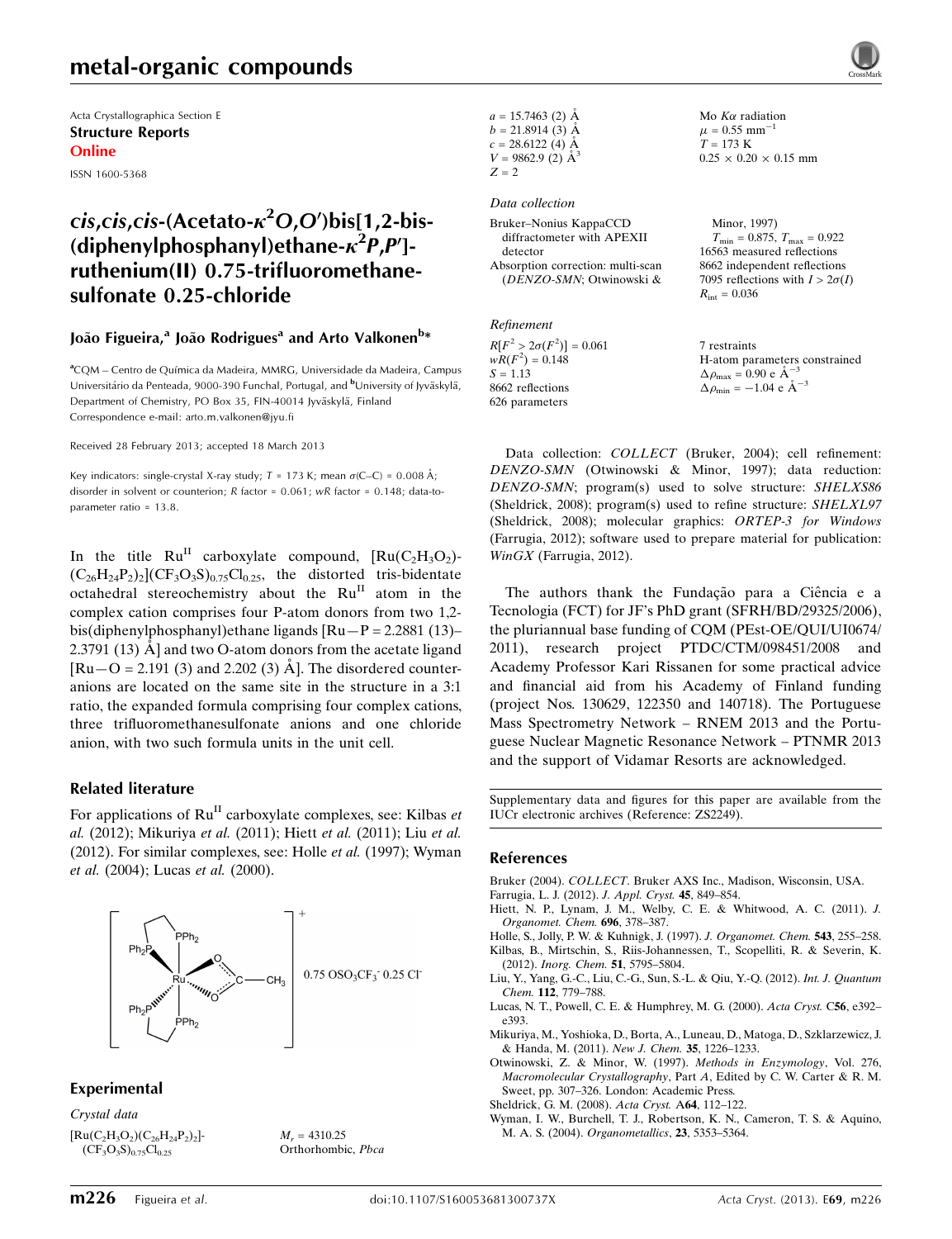# **supporting information**

*Acta Cryst.* (2013). E**69**, m226 [doi:10.1107/S160053681300737X]

# *cis***,***cis***,***cis***-(Acetato-***κ***<sup>2</sup>** *O***,***O***′)bis[1,2-bis(diphenylphosphanyl)ethane***κ***2** *P***,***P***′]ruthenium(II) 0.75-trifluoromethanesulfonate 0.25-chloride**

## **João Figueira, João Rodrigues and Arto Valkonen**

#### **S1. Comment**

Ruthenium carboxylate complexes have found increasing interest as building blocks for larger macrocycles (Kilbas *et al.*, 2012), preparation of magnetic materials (Mikuriya *et al.*, 2011), as catalysts (Hiett *et al.*, 2011) and as promising materials for NLO devices (Liu *et al.*, 2012).

In the Ru<sup>II</sup> carboxylate compound,  $cis$ -[Ru( $\eta^2$ (CH<sub>3</sub>CO<sub>2</sub>) (C<sub>26</sub>H<sub>24</sub>P<sub>2</sub>)<sub>2</sub>] (CF<sub>3</sub>O<sub>3</sub>S)<sub>0.75</sub> Cl<sub>0.25</sub>, the title compound (Fig. 1) the complex cation is formed by three bidentate chelate ligands (two 1,2-bis(diphenylphosphanyl)ethane ligands and one acetato ligand) giving bite angles at the metal of 82.36 (5) and 83.44 (5)° for the phosphines and 59.18 (12)° for the acetate. The observed Ru—P and Ru—O bond distances [range 2.2882 (13)–2.3791 (13) Å and 2.191 (3), 2.202 (3) Å, respectively] result in a distorted octahedral geometry consistent with similar complexes having the *cis*-configuration (Holle *et al.*, 1997, Lucas *et al.*, 2000, Wyman *et al.*, 2004). The Ru—P bond distances in the title complex are shorter than those in complexes in which the acetate group is *trans*-related but are well within reported ranges (Holle *et al.*, 1997, Lucas *et al.*, 2000, Wyman *et al.*, 2004).

The disordered counter anions are located on the same site in the structure in a 3:1 ratio, the complete complex unit having the formula  $4[Ru(C_2H_3O_2)(C_26H_24P_2)_2]$  (CF<sub>3</sub>O<sub>3</sub>S)<sub>3</sub> Cl, with two such formula units in the unit cell.

#### **S2. Experimental**

The title compound was obtained as a by-product in the attempted crystallization of the products of the reaction of [RuCl(dppe)2][PF6] and 1,4-diheptoxy-2,5-diethynylbenzene, using a dichloromethane–diethyl ether solvent mixture at  $-20$  °C.

#### **S3. Refinement**

All H atoms were visible in electron density maps, but they were included at calculated positions and allowed to ride on the C atoms with C—H = 0.95 Å (aromatic), 0.98 Å (methyl) and 0.99 Å (methylene), with *U*iso(H) = 1.2 (or 1.5 for methyl) times  $U_{eq}(C)$ . Two positions for each of the methyl protons on C54 were found and this disorder was handled by refining these positions constrained over 60° rotational sites with 0.5 site occupancy. The trifluoromethanesulfonate and chloride anions were found to occupy a common site, with occupancies of 0.75 and 0.25, respectively. Small geometrical disorder in the trifluoromethanesulfonate anion was handled by restraining the C—F (1.320 Å), S—C (1.820 Å) and  $F^{\dots}F$  $(2.150 \text{ Å})$  distances (s = 0.001). The anisotropic displacement parameters were made equal for S1 and C55.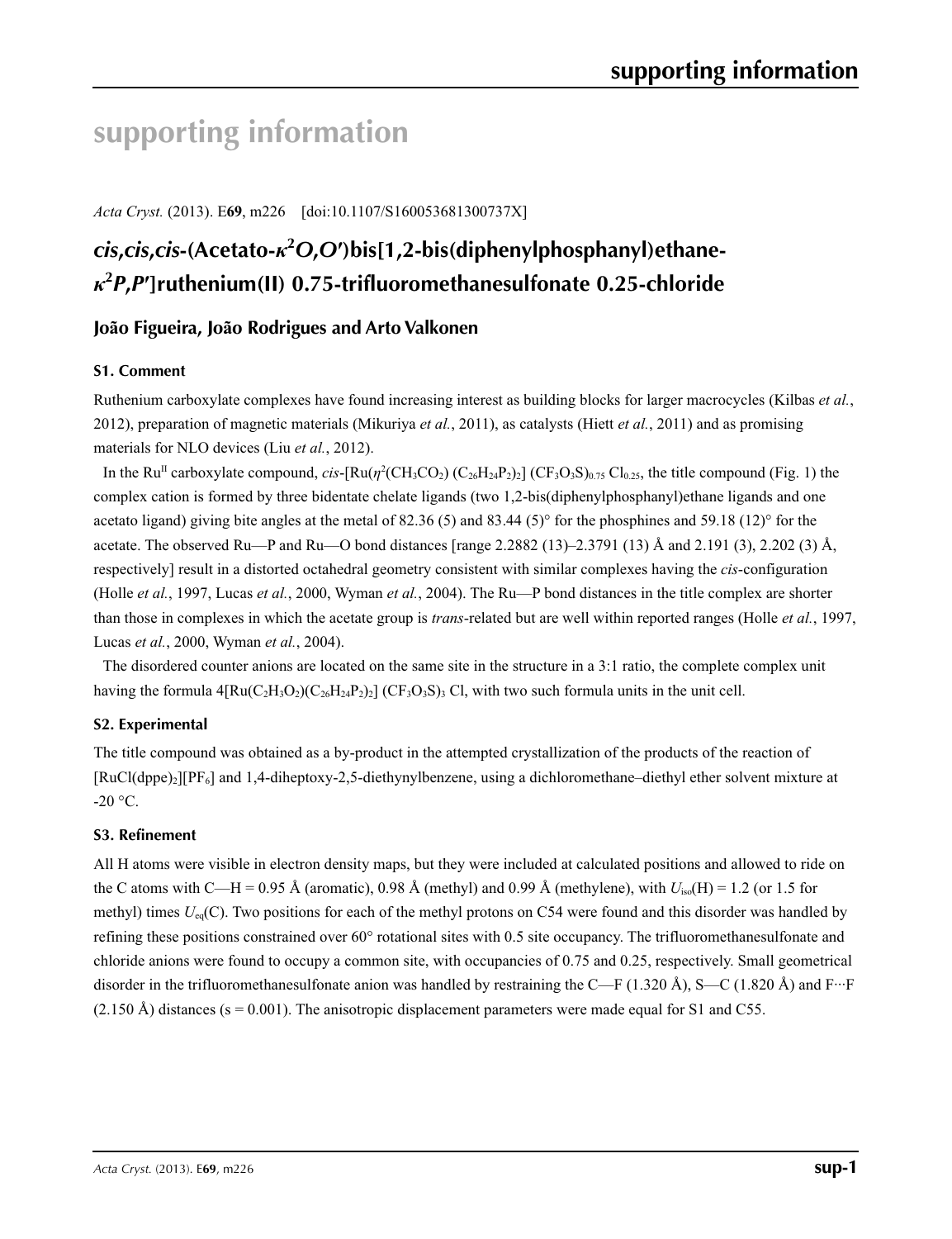

### **Figure 1**

Plot of the title compound, with atom labels and 30% probability displacement ellipsoids for non-H atoms.

## cis, cis, cis-(Acetato-k<sup>2</sup>O,O')bis[1,2-bis(diphenylphosphanyl)ethane-k<sup>2</sup>P,P']ruthenium(II) 0.75-

#### **trifluoromethanesulfonate 0.25-chloride**

| Crystal data                                                                                                                                                                                                                                                                                                                                             |                                                                                                                                                                                                                                                                                                 |
|----------------------------------------------------------------------------------------------------------------------------------------------------------------------------------------------------------------------------------------------------------------------------------------------------------------------------------------------------------|-------------------------------------------------------------------------------------------------------------------------------------------------------------------------------------------------------------------------------------------------------------------------------------------------|
| $[Ru(C_2H_3O_2)(C_{26}H_{24}P_2)_2](CF_3O_3S)_{0.75}Cl_{0.25}$<br>$M_r = 4310.25$<br>Orthorhombic, Pbca<br>Hall symbol: -P 2ac 2ab<br>$a = 15.7463$ (2) Å<br>$b = 21.8914(3)$ Å<br>$c = 28.6122(4)$ Å<br>$V = 9862.9$ (2) Å <sup>3</sup><br>$Z = 2$                                                                                                      | $F(000) = 4432$<br>$D_x = 1.451$ Mg m <sup>-3</sup><br>Mo Ka radiation, $\lambda = 0.71073$ Å<br>Cell parameters from 137403 reflections<br>$\theta$ = 2.9–28.3°<br>$\mu = 0.55$ mm <sup>-1</sup><br>$T = 173 \text{ K}$<br>Prism, green-yellow<br>$0.25 \times 0.20 \times 0.15$ mm            |
| Data collection                                                                                                                                                                                                                                                                                                                                          |                                                                                                                                                                                                                                                                                                 |
| Bruker–Nonius KappaCCD<br>diffractometer with APEXII detector<br>Radiation source: fine-focus sealed tube<br>Graphite monochromator<br>Detector resolution: 9 pixels mm <sup>-1</sup><br>CCD rotation images, thick slices scans<br>Absorption correction: multi-scan<br>(DENZO-SMN; Otwinowski & Minor, 1997)<br>$T_{\min}$ = 0.875, $T_{\max}$ = 0.922 | 16563 measured reflections<br>8662 independent reflections<br>7095 reflections with $I > 2\sigma(I)$<br>$R_{\text{int}} = 0.036$<br>$\theta_{\text{max}} = 25.0^{\circ}, \theta_{\text{min}} = 3.0^{\circ}$<br>$h = -18 \rightarrow 18$<br>$k = -25 \rightarrow 26$<br>$l = -33 \rightarrow 34$ |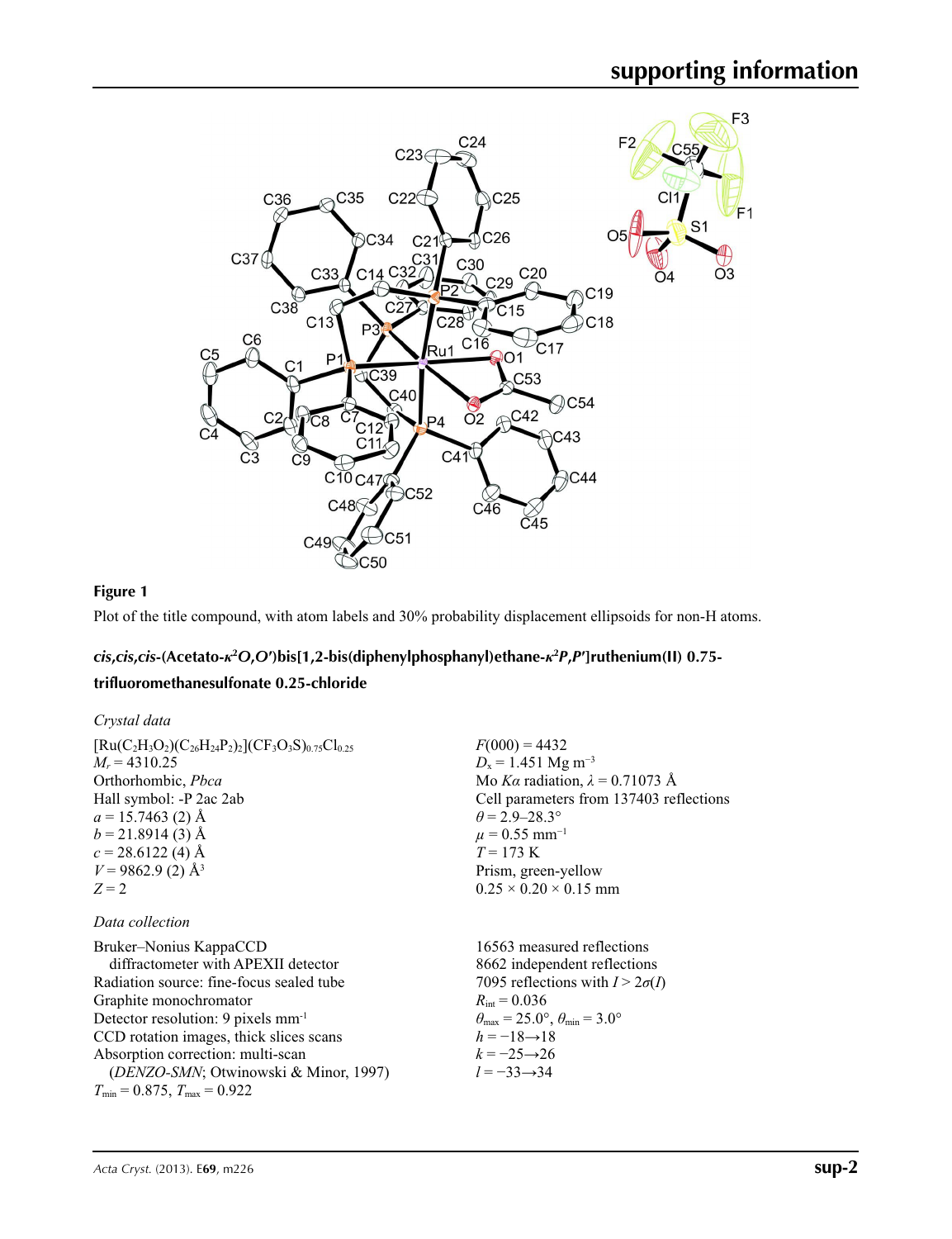*Refinement*

| Refinement on $F^2$                             | Secondary atom site location: difference Fourier   |
|-------------------------------------------------|----------------------------------------------------|
| Least-squares matrix: full                      | map                                                |
| $R[F^2 > 2\sigma(F^2)] = 0.061$                 | Hydrogen site location: inferred from              |
| $wR(F^2) = 0.148$                               | neighbouring sites                                 |
| $S = 1.13$                                      | H-atom parameters constrained                      |
| 8662 reflections                                | $w = 1/[\sigma^2(F_0^2) + (0.0484P)^2 + 43.975P]$  |
| 626 parameters                                  | where $P = (F_0^2 + 2F_c^2)/3$                     |
| 7 restraints                                    | $(\Delta/\sigma)_{\text{max}} = 0.001$             |
| Primary atom site location: structure-invariant | $\Delta\rho_{\text{max}}$ = 0.90 e Å <sup>-3</sup> |
| direct methods                                  | $\Delta \rho_{\rm min} = -1.04 \text{ e A}^{-3}$   |
|                                                 |                                                    |

#### *Special details*

**Geometry**. All s.u.'s (except the s.u. in the dihedral angle between two l.s. planes) are estimated using the full covariance matrix. The cell s.u.'s are taken into account individually in the estimation of s.u.'s in distances, angles and torsion angles; correlations between s.u.'s in cell parameters are only used when they are defined by crystal symmetry. An approximate (isotropic) treatment of cell s.u.'s is used for estimating s.u.'s involving l.s. planes.

**Refinement**. Refinement of  $F^2$  against ALL reflections. The weighted  $R$ -factor  $wR$  and goodness of fit  $S$  are based on  $F^2$ , conventional *R*-factors *R* are based on *F*, with *F* set to zero for negative *F*<sup>2</sup>. The threshold expression of  $F^2 > 2\sigma(F^2)$  is used only for calculating *R*-factors(gt) *etc*. and is not relevant to the choice of reflections for refinement. *R*-factors based on *F*<sup>2</sup> are statistically about twice as large as those based on *F*, and *R*- factors based on ALL data will be even larger.

*Fractional atomic coordinates and isotropic or equivalent isotropic displacement parameters (Å2 )*

|                | $\boldsymbol{x}$ | у            | $\boldsymbol{Z}$ | $U_{\rm iso}$ */ $U_{\rm eq}$ | Occ. (2) |
|----------------|------------------|--------------|------------------|-------------------------------|----------|
| Ru1            | 0.24211(2)       | 0.986017(17) | 0.615267(13)     | 0.02161(12)                   |          |
| P <sub>1</sub> | 0.21047(8)       | 1.02120(6)   | 0.68978(4)       | 0.0250(3)                     |          |
| P <sub>2</sub> | 0.38185(8)       | 0.98385(6)   | 0.64581(4)       | 0.0256(3)                     |          |
| P <sub>3</sub> | 0.23401(8)       | 1.08350(6)   | 0.58676(4)       | 0.0234(3)                     |          |
| <b>P4</b>      | 0.10573(8)       | 0.97601(6)   | 0.58030(5)       | 0.0268(3)                     |          |
| O <sub>1</sub> | 0.2933(2)        | 0.93092(15)  | 0.55788(12)      | 0.0289(8)                     |          |
| O2             | 0.2383(2)        | 0.88552(15)  | 0.61809(11)      | 0.0268(8)                     |          |
| C <sub>1</sub> | 0.1295(3)        | 1.0776(2)    | 0.70689(18)      | 0.0318(12)                    |          |
| C <sub>2</sub> | 0.0460(4)        | 1.0689(3)    | 0.6930(2)        | 0.0388(13)                    |          |
| H2             | 0.0323           | 1.0349       | 0.6738           | $0.047*$                      |          |
| C <sub>3</sub> | $-0.0182(4)$     | 1.1088(3)    | 0.7068(2)        | 0.0468(16)                    |          |
| H <sub>3</sub> | $-0.0747$        | 1.1028       | 0.6962           | $0.056*$                      |          |
| C4             | 0.0006(5)        | 1.1572(3)    | 0.7358(2)        | 0.0533(18)                    |          |
| H <sub>4</sub> | $-0.0429$        | 1.1842       | 0.7458           | $0.064*$                      |          |
| C <sub>5</sub> | 0.0833(5)        | 1.1659(3)    | 0.7503(2)        | 0.0517(17)                    |          |
| H <sub>5</sub> | 0.0963           | 1.1989       | 0.7706           | $0.062*$                      |          |
| C <sub>6</sub> | 0.1477(4)        | 1.1270(2)    | 0.73574(19)      | 0.0400(14)                    |          |
| H <sub>6</sub> | 0.2045           | 1.1342       | 0.7455           | $0.048*$                      |          |
| C7             | 0.1886(3)        | 0.9611(2)    | 0.73337(16)      | 0.0255(11)                    |          |
| C8             | 0.1589(3)        | 0.9772(2)    | 0.77776(17)      | 0.0314(12)                    |          |
| H8             | 0.1493           | 1.0189       | 0.7850           | $0.038*$                      |          |
| C9             | 0.1434(3)        | 0.9330(3)    | 0.81120(18)      | 0.0339(12)                    |          |
| H9             | 0.1229           | 0.9445       | 0.8411           | $0.041*$                      |          |
| C10            | 0.1576(3)        | 0.8718(3)    | 0.80126(18)      | 0.0351(13)                    |          |
| H10            | 0.1457           | 0.8412       | 0.8239           | $0.042*$                      |          |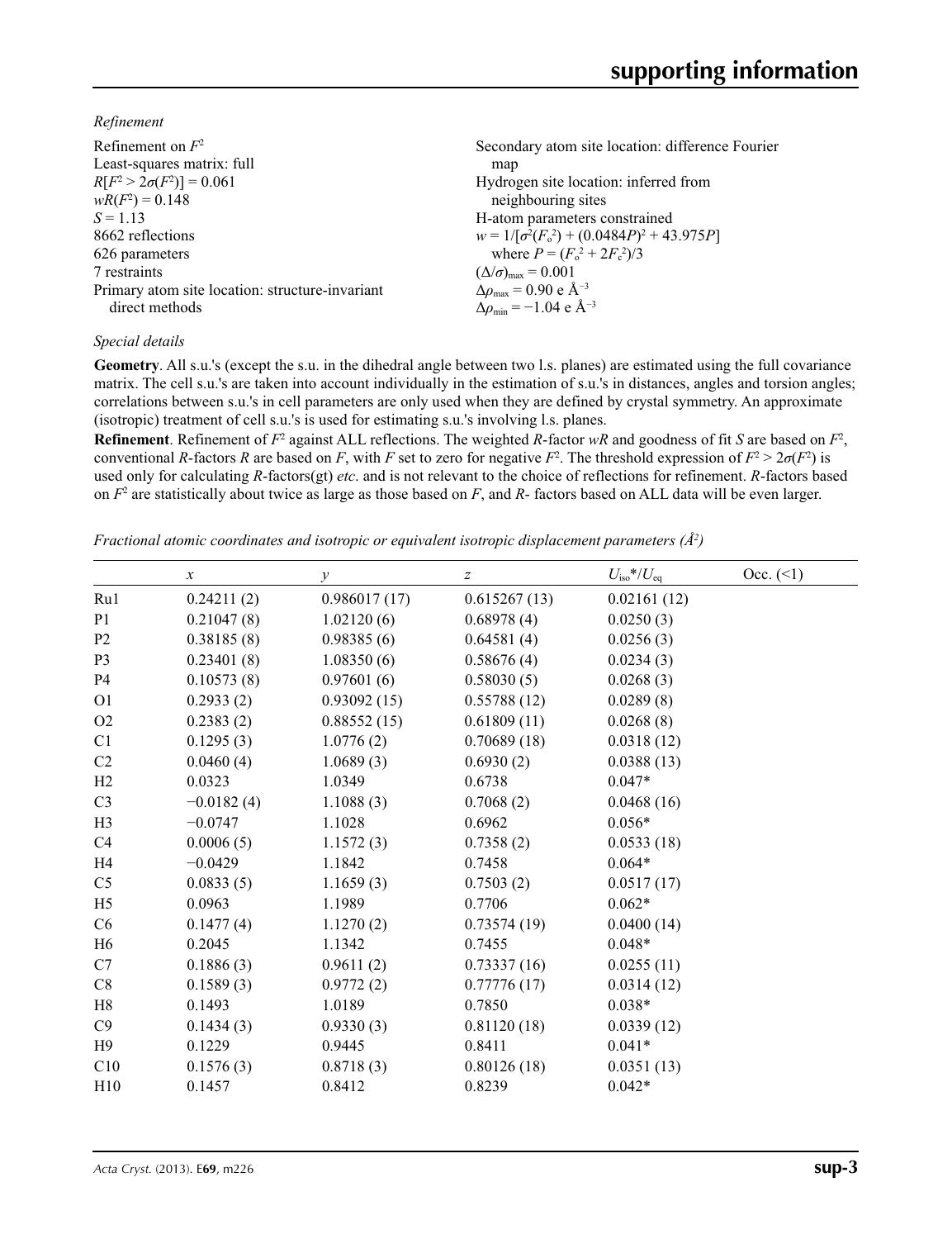| C11               | 0.1893(4) | 0.8560(2) | 0.75789(18) | 0.0346(13) |
|-------------------|-----------|-----------|-------------|------------|
| H11               | 0.2015    | 0.8144    | 0.7512      | $0.042*$   |
| C12               | 0.2035(3) | 0.8997(2) | 0.72447(17) | 0.0295(11) |
| H12               | 0.2240    | 0.8877    | 0.6946      | $0.035*$   |
| C13               | 0.3081(3) | 1.0540(2) | 0.71472(17) | 0.0297(12) |
| H <sub>13</sub> A | 0.3216    | 1.0932    | 0.6992      | $0.036*$   |
| H13B              | 0.3004    | 1.0618    | 0.7485      | $0.036*$   |
| C14               | 0.3806(3) | 1.0085(3) | 0.70718(17) | 0.0329(12) |
| H <sub>14</sub> A | 0.3727    | 0.9726    | 0.7278      | $0.039*$   |
| H14B              | 0.4355    | 1.0279    | 0.7152      | $0.039*$   |
| C15               | 0.4262(3) | 0.9063(2) | 0.64697(19) | 0.0315(12) |
| C16               | 0.4122(4) | 0.8679(3) | 0.6845(2)   | 0.0433(14) |
| H <sub>16</sub>   | 0.3824    | 0.8826    | 0.7111      | $0.052*$   |
| C17               | 0.4413(4) | 0.8082(3) | 0.6836(3)   | 0.0560(18) |
| H17               | 0.4316    | 0.7825    | 0.7098      | $0.067*$   |
| C18               | 0.4840(4) | 0.7855(3) | 0.6453(3)   | 0.0528(18) |
| H18               | 0.5028    | 0.7442    | 0.6448      | $0.063*$   |
| C19               | 0.4992(4) | 0.8237(3) | 0.6078(3)   | 0.0502(16) |
| H19               | 0.5291    | 0.8087    | 0.5813      | $0.060*$   |
| C20               | 0.4711(4) | 0.8837(2) | 0.6086(2)   | 0.0375(13) |
| H20               | 0.4825    | 0.9097    | 0.5827      | $0.045*$   |
| C21               | 0.4649(3) | 1.0279(2) | 0.61657(17) | 0.0265(11) |
| C22               | 0.5263(4) | 1.0605(3) | 0.6399(2)   | 0.0424(14) |
| H22               | 0.5266    | 1.0610    | 0.6731      | $0.051*$   |
| C <sub>23</sub>   |           |           |             |            |
|                   | 0.5880(4) | 1.0928(3) | 0.6155(3)   | 0.0597(19) |
| H23               | 0.6311    | 1.1142    | 0.6321      | $0.072*$   |
| C <sub>24</sub>   | 0.5868(4) | 1.0939(3) | 0.5674(3)   | 0.0537(17) |
| H <sub>24</sub>   | 0.6285    | 1.1165    | 0.5507      | $0.064*$   |
| C <sub>25</sub>   | 0.5254(4) | 1.0622(3) | 0.5436(2)   | 0.0428(15) |
| H25               | 0.5245    | 1.0630    | 0.5104      | $0.051*$   |
| C <sub>26</sub>   | 0.4646(3) | 1.0292(2) | 0.56764(18) | 0.0316(12) |
| H <sub>26</sub>   | 0.4224    | 1.0072    | 0.5509      | $0.038*$   |
| C27               | 0.2689(3) | 1.0974(2) | 0.52628(17) | 0.0283(11) |
| C28               | 0.2936(3) | 1.0509(2) | 0.49636(17) | 0.0287(11) |
| H <sub>28</sub>   | 0.2979    | 1.0102    | 0.5077      | $0.034*$   |
| C29               | 0.3120(4) | 1.0635(3) | 0.44953(19) | 0.0384(13) |
| H29               | 0.3296    | 1.0315    | 0.4293      | $0.046*$   |
| C30               | 0.3045(5) | 1.1219(3) | 0.4330(2)   | 0.0507(17) |
| H <sub>30</sub>   | 0.3157    | 1.1301    | 0.4010      | $0.061*$   |
| C31               | 0.2809(5) | 1.1685(3) | 0.4622(2)   | 0.0565(19) |
| H31               | 0.2770    | 1.2091    | 0.4505      | $0.068*$   |
| C32               | 0.2627(4) | 1.1568(3) | 0.5087(2)   | 0.0448(15) |
| H <sub>32</sub>   | 0.2460    | 1.1892    | 0.5288      | $0.054*$   |
| C <sub>33</sub>   | 0.2783(3) | 1.1506(2) | 0.61595(16) | 0.0230(10) |
| C34               | 0.3646(3) | 1.1632(2) | 0.6107(2)   | 0.0330(12) |
| H34               | 0.3982    | 1.1381    | 0.5910      | $0.040*$   |
| C <sub>35</sub>   | 0.4020(4) | 1.2121(2) | 0.6338(2)   | 0.0385(13) |
| H35               | 0.4610    | 1.2199    | 0.6304      | $0.046*$   |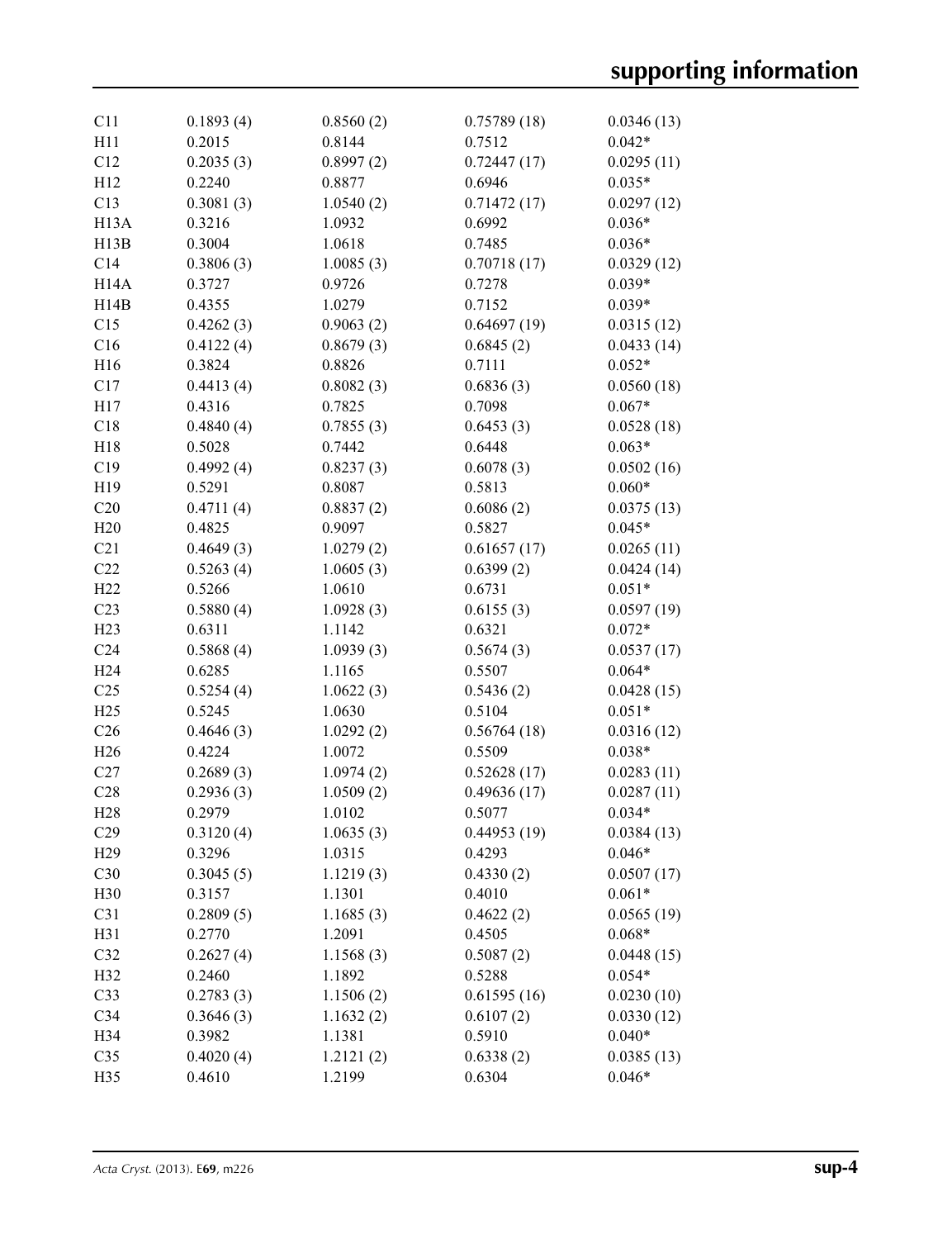| C <sub>36</sub>   | 0.3526(4)    | 1.2493(2)   | 0.6619(2)   | 0.0382(13) |      |
|-------------------|--------------|-------------|-------------|------------|------|
| H <sub>36</sub>   | 0.3776       | 1.2828      | 0.6779      | $0.046*$   |      |
| C37               | 0.2670(4)    | 1.2376(2)   | 0.6667(2)   | 0.0376(13) |      |
| H37               | 0.2333       | 1.2634      | 0.6860      | $0.045*$   |      |
| C38               | 0.2296(3)    | 1.1890(2)   | 0.64379(17) | 0.0313(12) |      |
| H38               | 0.1704       | 1.1818      | 0.6471      | $0.038*$   |      |
| C39               | 0.1203(3)    | 1.1014(2)   | 0.57906(18) | 0.0296(11) |      |
| H <sub>39</sub> A | 0.0926       | 1.1061      | 0.6099      | $0.036*$   |      |
| H39B              | 0.1138       | 1.1401      | 0.5616      | $0.036*$   |      |
| C40               | 0.0794(3)    | 1.0492(2)   | 0.55215(18) | 0.0316(12) |      |
| H <sub>40</sub> A | 0.1003       | 1.0492      | 0.5195      | $0.038*$   |      |
| H40B              | 0.0170       | 1.0547      | 0.5515      | $0.038*$   |      |
| C <sub>41</sub>   | 0.0981(3)    | 0.9187(2)   | 0.53316(18) | 0.0321(12) |      |
| C42               | 0.1437(3)    | 0.9273(3)   | 0.49147(19) | 0.0354(13) |      |
| H42               | 0.1761       | 0.9635      | 0.4871      | $0.042*$   |      |
| C43               | 0.1415(4)    | 0.8832(3)   | 0.4565(2)   | 0.0426(15) |      |
| H43               | 0.1719       | 0.8896      | 0.4282      | $0.051*$   |      |
| C44               | 0.0952(4)    | 0.8303(3)   | 0.4626(2)   | 0.0533(18) |      |
| H44               | 0.0940       | 0.8001      | 0.4387      | $0.064*$   |      |
| C <sub>45</sub>   | 0.0508(5)    | 0.8214(3)   | 0.5037(3)   | 0.0588(19) |      |
| H45               | 0.0189       | 0.7850      | 0.5078      | $0.071*$   |      |
| C46               | 0.0521(4)    | 0.8646(3)   | 0.5387(2)   | 0.0468(15) |      |
| H46               | 0.0215       | 0.8576      | 0.5668      | $0.056*$   |      |
| C47               | 0.0162(3)    | 0.9537(3)   | 0.61700(18) | 0.0330(12) |      |
| C48               | $-0.0656(4)$ | 0.9769(3)   | 0.6110(2)   | 0.0489(16) |      |
| H48               | $-0.0772$    | 1.0049      | 0.5865      | $0.059*$   |      |
| C49               | $-0.1296(4)$ | 0.9587(4)   | 0.6410(2)   | 0.065(2)   |      |
| H49               | $-0.1850$    | 0.9752      | 0.6374      | $0.077*$   |      |
| C50               | $-0.1147(4)$ | 0.9174(4)   | 0.6759(2)   | 0.0580(19) |      |
| H50               | $-0.1595$    | 0.9056      | 0.6962      | $0.070*$   |      |
| C51               | $-0.0346(4)$ | 0.8929(3)   | 0.6816(2)   | 0.0502(16) |      |
| H51               | $-0.0243$    | 0.8637      | 0.7055      | $0.060*$   |      |
| C52               | 0.0317(4)    | 0.9112(3)   | 0.6520(2)   | 0.0400(14) |      |
| H <sub>52</sub>   | 0.0870       | 0.8945      | 0.6559      | $0.048*$   |      |
| C53               | 0.2719(3)    | 0.8818(2)   | 0.57815(17) | 0.0269(11) |      |
| C54               | 0.2851(4)    | 0.8208(2)   | 0.5550(2)   | 0.0386(13) |      |
| H54A              | 0.3287       | 0.8246      | 0.5307      | $0.058*$   | 0.50 |
| H54B              | 0.2317       | 0.8073      | 0.5408      | $0.058*$   | 0.50 |
| <b>H54C</b>       | 0.3035       | 0.7909      | 0.5783      | $0.058*$   | 0.50 |
| H54D              | 0.2472       | 0.7906      | 0.5692      | $0.058*$   | 0.50 |
| H54E              | 0.3442       | 0.8079      | 0.5591      | $0.058*$   | 0.50 |
| H54F              | 0.2724       | 0.8243      | 0.5215      | $0.058*$   | 0.50 |
| S1                | 0.71959(16)  | 0.70092(13) | 0.66161(10) | 0.0689(7)  | 0.75 |
| F1                | 0.8095(8)    | 0.7154(5)   | 0.5899(3)   | 0.299(12)  | 0.75 |
| F <sub>2</sub>    | 0.8041(9)    | 0.7953(3)   | 0.6335(4)   | 0.279(10)  | 0.75 |
| F3                | 0.8855(5)    | 0.7204(6)   | 0.6522(3)   | 0.225(6)   | 0.75 |
| O <sub>3</sub>    | 0.7261(3)    | 0.6357(2)   | 0.6583(2)   | 0.0504(15) | 0.75 |
| O <sub>4</sub>    | 0.6611(4)    | 0.7297(4)   | 0.6355(2)   | 0.081(2)   | 0.75 |
|                   |              |             |             |            |      |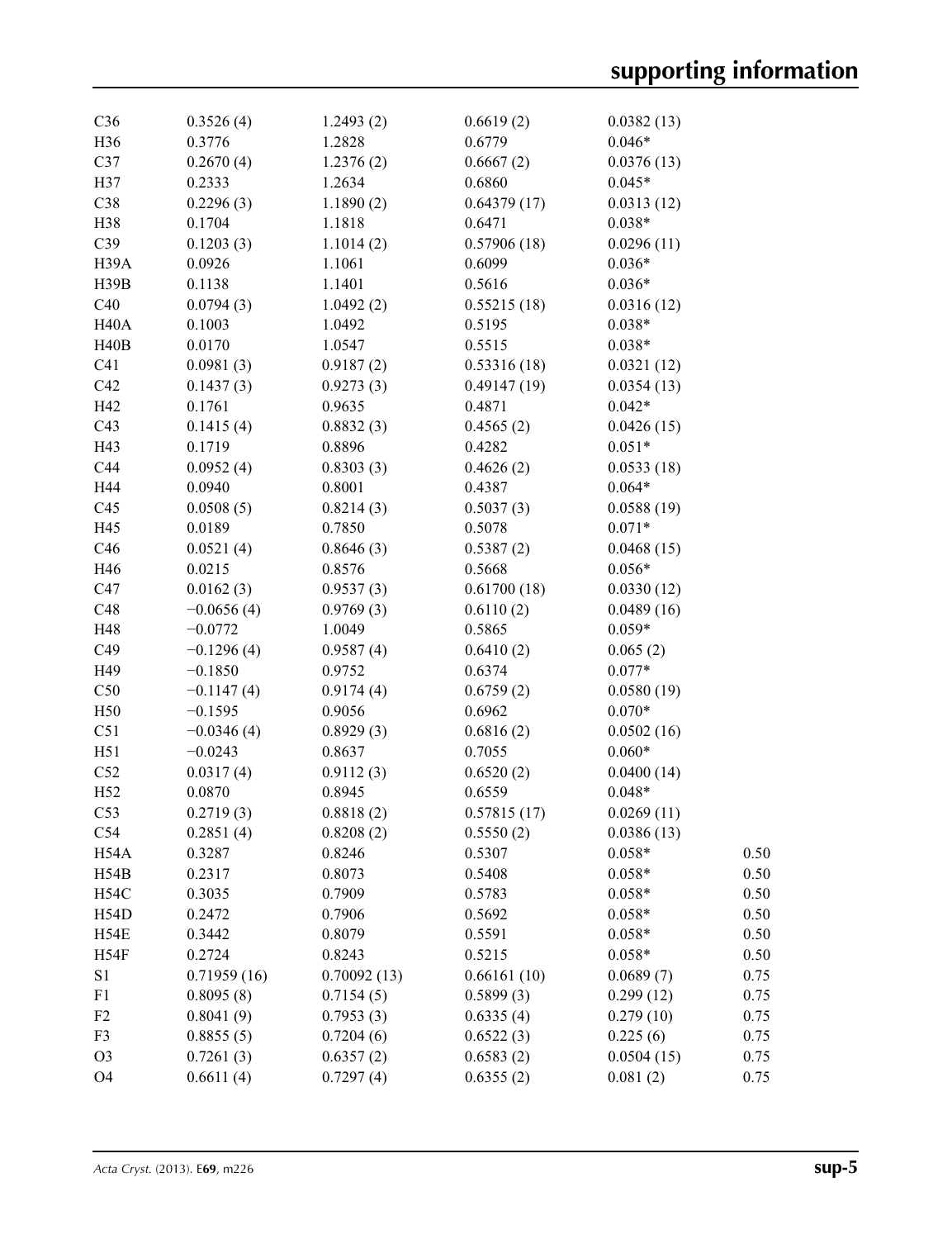# **supporting information**

| O <sub>5</sub>  | 0.7051(7) | 0.7148(3) | 0.7085(2) | 0.103(3)  | 0.75 |
|-----------------|-----------|-----------|-----------|-----------|------|
| C <sub>55</sub> | 0.8117(3) | 0.7352(3) | 0.6335(2) | 0.0689(7) | 0.75 |
| C11             | 0.8005(6) | 0.7210(6) | 0.6672(4) | 0.108(4)  | 0.25 |

*Atomic displacement parameters (Å2 )*

|                 | $U^{11}$   | $U^{22}$   | $U^{33}$   | $U^{12}$     | $U^{13}$       | $U^{23}$       |
|-----------------|------------|------------|------------|--------------|----------------|----------------|
| Ru1             | 0.0256(2)  | 0.0248(2)  | 0.0145(2)  | 0.00014(16)  | $-0.00011(15)$ | $-0.00065(16)$ |
| P1              | 0.0301(7)  | 0.0292(7)  | 0.0157(6)  | 0.0006(5)    | 0.0028(5)      | $-0.0011(5)$   |
| P2              | 0.0269(6)  | 0.0310(7)  | 0.0188(6)  | 0.0010(6)    | $-0.0008(5)$   | $-0.0006(5)$   |
| P3              | 0.0282(7)  | 0.0255(6)  | 0.0164(6)  | 0.0016(5)    | 0.0026(5)      | $-0.0005(5)$   |
| P <sub>4</sub>  | 0.0275(7)  | 0.0320(7)  | 0.0210(7)  | $-0.0015(5)$ | $-0.0032(5)$   | $-0.0002(6)$   |
| O <sub>1</sub>  | 0.0340(19) | 0.0292(19) | 0.0236(19) | 0.0007(15)   | $-0.0014(15)$  | $-0.0037(15)$  |
| O2              | 0.0330(19) | 0.0274(18) | 0.0202(18) | 0.0001(15)   | $-0.0003(15)$  | $-0.0016(14)$  |
| C1              | 0.042(3)   | 0.032(3)   | 0.021(3)   | 0.004(2)     | 0.013(2)       | 0.007(2)       |
| C2              | 0.045(3)   | 0.042(3)   | 0.030(3)   | 0.007(3)     | 0.010(3)       | 0.001(3)       |
| C <sub>3</sub>  | 0.044(3)   | 0.052(4)   | 0.045(4)   | 0.011(3)     | 0.019(3)       | 0.014(3)       |
| C4              | 0.068(5)   | 0.044(4)   | 0.048(4)   | 0.018(3)     | 0.030(4)       | 0.016(3)       |
| C <sub>5</sub>  | 0.081(5)   | 0.032(3)   | 0.042(4)   | 0.015(3)     | 0.012(3)       | 0.001(3)       |
| C6              | 0.066(4)   | 0.029(3)   | 0.025(3)   | 0.002(3)     | 0.011(3)       | 0.002(2)       |
| C7              | 0.025(2)   | 0.033(3)   | 0.019(2)   | $-0.004(2)$  | $-0.003(2)$    | 0.002(2)       |
| $\rm{C}8$       | 0.036(3)   | 0.036(3)   | 0.021(3)   | 0.002(2)     | 0.004(2)       | 0.001(2)       |
| C9              | 0.037(3)   | 0.044(3)   | 0.021(3)   | 0.002(2)     | 0.005(2)       | 0.002(2)       |
| C10             | 0.038(3)   | 0.045(3)   | 0.022(3)   | $-0.013(3)$  | $-0.003(2)$    | 0.007(2)       |
| C11             | 0.050(3)   | 0.032(3)   | 0.021(3)   | $-0.007(3)$  | $-0.004(2)$    | 0.001(2)       |
| C12             | 0.038(3)   | 0.038(3)   | 0.012(2)   | $-0.003(2)$  | 0.001(2)       | $-0.002(2)$    |
| C13             | 0.041(3)   | 0.034(3)   | 0.014(2)   | $-0.006(2)$  | 0.000(2)       | $-0.003(2)$    |
| C14             | 0.033(3)   | 0.047(3)   | 0.019(3)   | $-0.006(2)$  | $-0.003(2)$    | $-0.001(2)$    |
| C15             | 0.027(3)   | 0.032(3)   | 0.035(3)   | $-0.002(2)$  | $-0.006(2)$    | 0.005(2)       |
| C16             | 0.038(3)   | 0.044(3)   | 0.048(4)   | 0.001(3)     | 0.001(3)       | 0.010(3)       |
| C17             | 0.048(4)   | 0.045(4)   | 0.075(5)   | $-0.001(3)$  | $-0.005(4)$    | 0.025(4)       |
| C18             | 0.045(4)   | 0.026(3)   | 0.087(5)   | 0.001(3)     | $-0.017(4)$    | 0.005(3)       |
| C19             | 0.048(4)   | 0.039(3)   | 0.063(4)   | 0.006(3)     | $-0.005(3)$    | $-0.012(3)$    |
| C20             | 0.046(3)   | 0.030(3)   | 0.037(3)   | 0.003(3)     | $-0.002(3)$    | 0.002(2)       |
| C21             | 0.026(3)   | 0.027(3)   | 0.026(3)   | 0.005(2)     | 0.001(2)       | 0.000(2)       |
| C22             | 0.037(3)   | 0.056(4)   | 0.034(3)   | $-0.007(3)$  | $-0.006(3)$    | 0.010(3)       |
| C <sub>23</sub> | 0.041(4)   | 0.080(5)   | 0.058(5)   | $-0.025(3)$  | $-0.008(3)$    | 0.017(4)       |
| C <sub>24</sub> | 0.042(4)   | 0.057(4)   | 0.062(5)   | $-0.009(3)$  | 0.015(3)       | 0.019(4)       |
| C <sub>25</sub> | 0.048(4)   | 0.040(3)   | 0.040(4)   | 0.008(3)     | 0.019(3)       | 0.006(3)       |
| C <sub>26</sub> | 0.038(3)   | 0.028(3)   | 0.029(3)   | 0.005(2)     | 0.007(2)       | $-0.004(2)$    |
| C27             | 0.034(3)   | 0.030(3)   | 0.021(3)   | $-0.001(2)$  | 0.001(2)       | $-0.001(2)$    |
| C28             | 0.031(3)   | 0.031(3)   | 0.024(3)   | 0.006(2)     | 0.005(2)       | $-0.003(2)$    |
| C29             | 0.049(3)   | 0.042(3)   | 0.024(3)   | 0.005(3)     | 0.011(3)       | $-0.005(2)$    |
| C30             | 0.080(5)   | 0.051(4)   | 0.021(3)   | $-0.004(3)$  | 0.015(3)       | 0.006(3)       |
| C31             | 0.102(6)   | 0.037(3)   | 0.030(3)   | 0.001(4)     | 0.021(3)       | 0.005(3)       |
| C32             | 0.077(4)   | 0.031(3)   | 0.027(3)   | 0.002(3)     | 0.011(3)       | 0.002(2)       |
| C33             | 0.027(2)   | 0.023(2)   | 0.019(2)   | 0.003(2)     | 0.001(2)       | 0.001(2)       |
| C34             | 0.035(3)   | 0.025(3)   | 0.039(3)   | 0.000(2)     | 0.006(2)       | $-0.005(2)$    |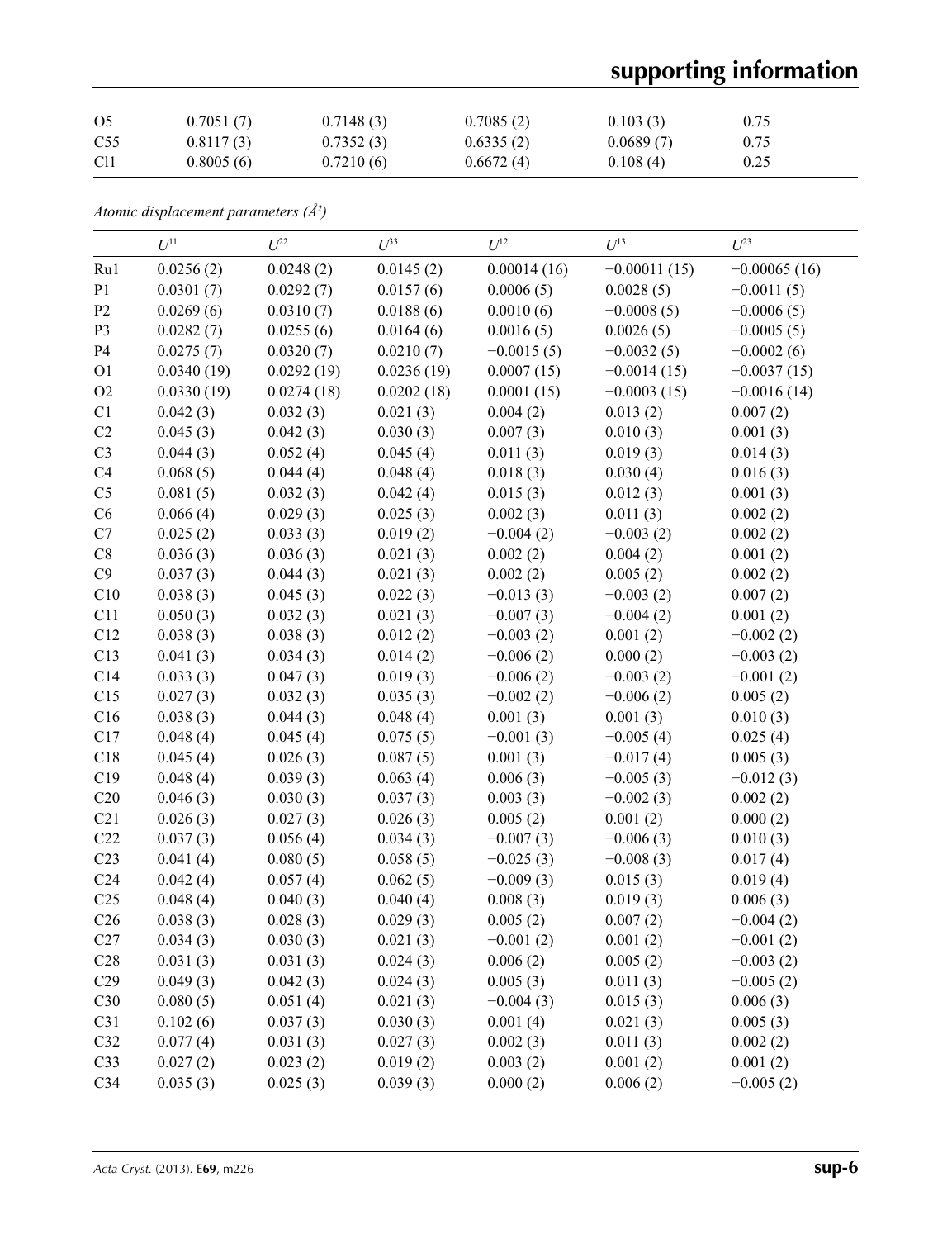| C <sub>35</sub> | 0.035(3)   | 0.032(3)   | 0.048(4)   | $-0.003(2)$ | 0.001(3)      | $-0.004(3)$   |
|-----------------|------------|------------|------------|-------------|---------------|---------------|
| C <sub>36</sub> | 0.047(3)   | 0.029(3)   | 0.039(3)   | $-0.004(3)$ | $-0.003(3)$   | $-0.008(2)$   |
| C37             | 0.049(4)   | 0.032(3)   | 0.032(3)   | 0.005(3)    | 0.006(3)      | $-0.012(2)$   |
| C38             | 0.037(3)   | 0.034(3)   | 0.023(3)   | $-0.001(2)$ | 0.008(2)      | 0.002(2)      |
| C39             | 0.031(3)   | 0.032(3)   | 0.026(3)   | 0.005(2)    | 0.002(2)      | 0.001(2)      |
| C40             | 0.030(3)   | 0.041(3)   | 0.024(3)   | 0.001(2)    | $-0.002(2)$   | 0.002(2)      |
| C <sub>41</sub> | 0.032(3)   | 0.038(3)   | 0.027(3)   | 0.006(2)    | $-0.009(2)$   | $-0.007(2)$   |
| C42             | 0.035(3)   | 0.044(3)   | 0.027(3)   | 0.007(2)    | $-0.007(2)$   | $-0.003(2)$   |
| C43             | 0.040(3)   | 0.060(4)   | 0.028(3)   | 0.014(3)    | $-0.010(2)$   | $-0.011(3)$   |
| C44             | 0.060(4)   | 0.048(4)   | 0.052(4)   | 0.010(3)    | $-0.022(3)$   | $-0.020(3)$   |
| C45             | 0.071(5)   | 0.043(4)   | 0.062(5)   | $-0.010(3)$ | $-0.011(4)$   | $-0.009(3)$   |
| C46             | 0.059(4)   | 0.042(3)   | 0.039(4)   | $-0.010(3)$ | $-0.003(3)$   | $-0.001(3)$   |
| C47             | 0.028(3)   | 0.044(3)   | 0.028(3)   | $-0.008(2)$ | $-0.001(2)$   | $-0.002(2)$   |
| C48             | 0.037(3)   | 0.076(5)   | 0.034(3)   | $-0.002(3)$ | $-0.004(3)$   | 0.011(3)      |
| C49             | 0.031(3)   | 0.118(6)   | 0.044(4)   | $-0.004(4)$ | $-0.001(3)$   | 0.011(4)      |
| C50             | 0.044(4)   | 0.096(6)   | 0.034(4)   | $-0.022(4)$ | 0.008(3)      | 0.004(4)      |
| C51             | 0.052(4)   | 0.067(4)   | 0.031(3)   | $-0.015(3)$ | $-0.001(3)$   | 0.007(3)      |
| C52             | 0.036(3)   | 0.048(3)   | 0.036(3)   | $-0.010(3)$ | 0.001(3)      | 0.003(3)      |
| C53             | 0.026(3)   | 0.032(3)   | 0.022(3)   | $-0.001(2)$ | $-0.006(2)$   | $-0.001(2)$   |
| C54             | 0.052(4)   | 0.035(3)   | 0.029(3)   | 0.001(3)    | $-0.004(3)$   | $-0.007(2)$   |
| S <sub>1</sub>  | 0.0557(15) | 0.0781(17) | 0.0728(18) | 0.0190(13)  | $-0.0043(12)$ | $-0.0238(14)$ |
| F1              | 0.45(2)    | 0.272(15)  | 0.179(11)  | 0.273(17)   | $-0.189(14)$  | $-0.138(11)$  |
| F2              | 0.49(3)    | 0.081(7)   | 0.270(17)  | 0.020(11)   | $-0.152(18)$  | $-0.030(9)$   |
| F <sub>3</sub>  | 0.090(7)   | 0.363(19)  | 0.223(14)  | 0.031(9)    | $-0.042(8)$   | $-0.043(14)$  |
| O <sub>3</sub>  | 0.048(3)   | 0.040(3)   | 0.064(4)   | 0.003(3)    | 0.010(3)      | $-0.023(3)$   |
| O4              | 0.067(4)   | 0.116(6)   | 0.059(4)   | 0.057(4)    | $-0.026(4)$   | $-0.017(4)$   |
| O <sub>5</sub>  | 0.230(10)  | 0.052(4)   | 0.027(3)   | 0.059(5)    | 0.022(5)      | $-0.010(3)$   |
| C <sub>55</sub> | 0.0557(15) | 0.0781(17) | 0.0728(18) | 0.0190(13)  | $-0.0043(12)$ | $-0.0238(14)$ |
| C11             | 0.063(6)   | 0.133(9)   | 0.127(9)   | $-0.010(6)$ | 0.005(6)      | 0.036(8)      |
|                 |            |            |            |             |               |               |

*Geometric parameters (Å, º)*

| $Ru1 - O1$ | 2.191(3)   | $C25-C26$   | 1.383(8) |
|------------|------------|-------------|----------|
| $Ru1 - O2$ | 2.202(3)   | $C25 - H25$ | 0.9500   |
| $Ru1-P3$   | 2.2881(13) | $C26 - H26$ | 0.9500   |
| $Ru1-P1$   | 2.3211(13) | $C27-C28$   | 1.386(7) |
| $Ru1-P2$   | 2.3680(13) | $C27 - C32$ | 1.397(7) |
| $Ru1-P4$   | 2.3791(13) | $C28 - C29$ | 1.398(7) |
| $P1 - C13$ | 1.841(5)   | $C28 - H28$ | 0.9500   |
| $P1 - C1$  | 1.841(5)   | $C29 - C30$ | 1.368(8) |
| $P1 - C7$  | 1.844(5)   | $C29 - H29$ | 0.9500   |
| $P2 - C21$ | 1.827(5)   | $C30-C31$   | 1.372(8) |
| $P2 - C14$ | 1.837(5)   | $C30-H30$   | 0.9500   |
| $P2 - C15$ | 1.837(5)   | $C31 - C32$ | 1.385(8) |
| $P3 - C33$ | 1.828(5)   | $C31 - H31$ | 0.9500   |
| $P3 - C27$ | 1.841(5)   | $C32-H32$   | 0.9500   |
| $P3 - C39$ | 1.846(5)   | $C33 - C38$ | 1.390(7) |
| $P4 - C47$ | 1.825(5)   | $C33-C34$   | 1.394(7) |
|            |            |             |          |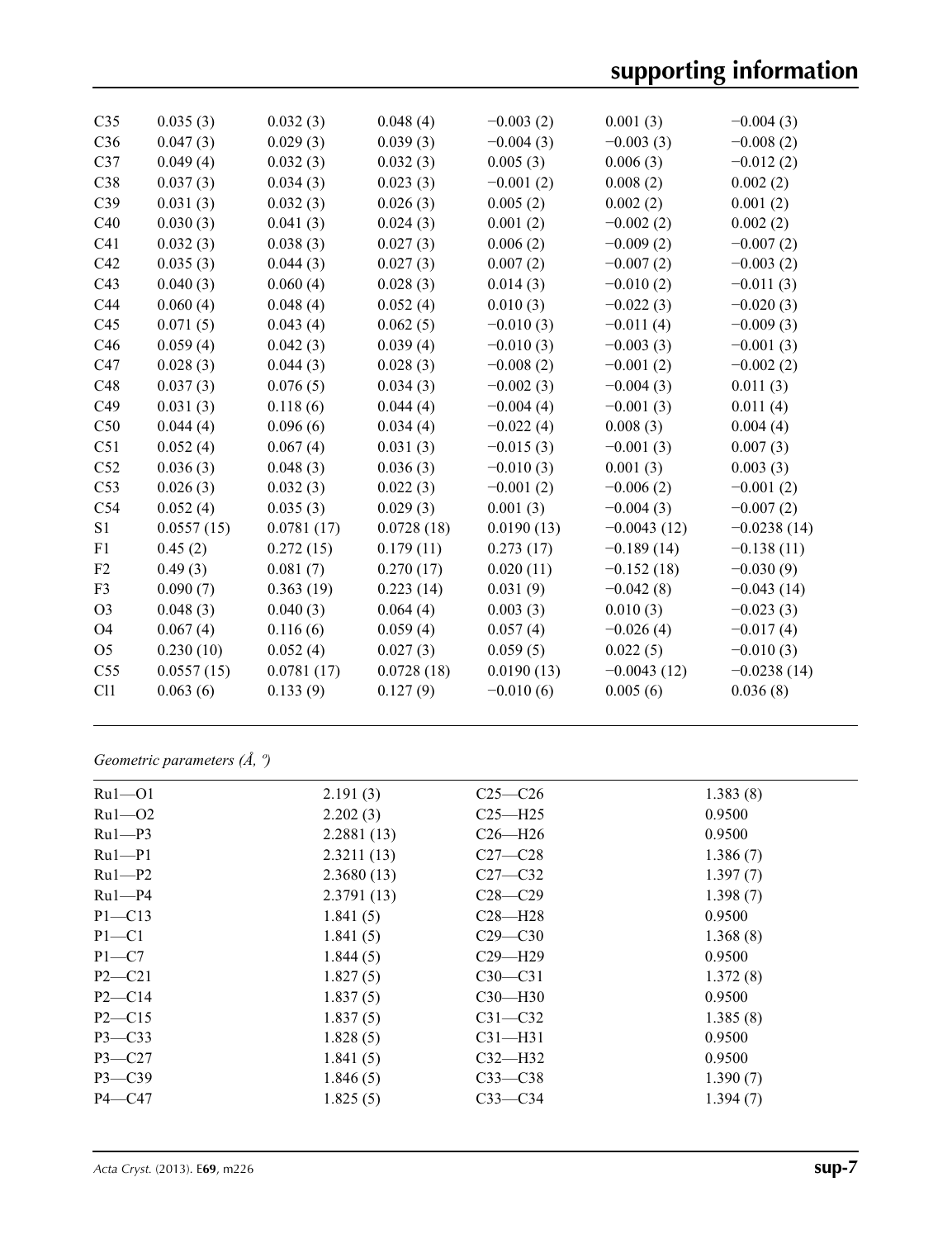| $P4 - C40$   | 1.840(5)           | $C34 - C35$  | 1.389(7)   |
|--------------|--------------------|--------------|------------|
| $P4 - C41$   | 1.846(5)           | $C34 - H34$  | 0.9500     |
| $O1 - C53$   | 1.267(6)           | $C35-C36$    | 1.384(8)   |
| $O2 - C53$   | 1.262(6)           | $C35 - H35$  | 0.9500     |
| $C1-C2$      | 1.386(8)           | $C36-C37$    | 1.379(8)   |
| $C1-C6$      | 1.391(8)           | $C36 - H36$  | 0.9500     |
| $C2-C3$      | 1.394(8)           | $C37-C38$    | 1.382(7)   |
| $C2-H2$      | 0.9500             | C37-H37      | 0.9500     |
| $C3-C4$      | 1.378(9)           | C38-H38      | 0.9500     |
| $C3-H3$      | 0.9500             | $C39-C40$    | 1.521(7)   |
| $C4 - C5$    | 1.379(10)          | C39-H39A     | 0.9900     |
| $C4 - H4$    | 0.9500             | C39-H39B     | 0.9900     |
| $C5-C6$      | 1.388(8)           | $C40 - H40A$ | 0.9900     |
| $C5 - H5$    | 0.9500             | $C40 - H40B$ | 0.9900     |
| $C6 - H6$    | 0.9500             | $C41 - C46$  | 1.397(8)   |
| $C7 - C12$   | 1.389(7)           | $C41 - C42$  | 1.405(8)   |
| $C7-C8$      | 1.398(7)           | $C42 - C43$  | 1.392(8)   |
| $C8-C9$      | 1.383(7)           | C42-H42      | 0.9500     |
| $C8 - H8$    | 0.9500             | $C43 - C44$  | 1.380(9)   |
| $C9 - C10$   |                    | C43-H43      | 0.9500     |
| $C9 - H9$    | 1.387(8)<br>0.9500 | $C44 - C45$  |            |
|              |                    |              | 1.381(10)  |
| $C10 - C11$  | 1.382(7)           | C44-H44      | 0.9500     |
| $C10 - H10$  | 0.9500             | $C45 - C46$  | 1.380(9)   |
| $C11 - C12$  | 1.371(7)           | $C45 - H45$  | 0.9500     |
| $C11 - H11$  | 0.9500             | C46-H46      | 0.9500     |
| $C12 - H12$  | 0.9500             | $C47 - C52$  | 1.389(8)   |
| $C13-C14$    | 1.530(7)           | $C47 - C48$  | 1.395(8)   |
| $C13 - H13A$ | 0.9900             | $C48 - C49$  | 1.384(9)   |
| $C13 - H13B$ | 0.9900             | C48-H48      | 0.9500     |
| $C14 - H14A$ | 0.9900             | $C49 - C50$  | 1.366(10)  |
| $C14 - H14B$ | 0.9900             | C49-H49      | 0.9500     |
| $C15 - C16$  | 1.381(8)           | $C50-C51$    | 1.381(10)  |
| $C15 - C20$  | 1.397(8)           | $C50 - H50$  | 0.9500     |
| $C16-C17$    | 1.386(9)           | $C51 - C52$  | 1.402(8)   |
| $C16 - H16$  | 0.9500             | $C51 - H51$  | 0.9500     |
| $C17 - C18$  | 1.379(10)          | $C52 - H52$  | 0.9500     |
| $C17 - H17$  | 0.9500             | $C53-C54$    | 1.505(7)   |
| $C18 - C19$  | 1.381(9)           | $C54 - H54A$ | 0.9800     |
| $C18 - H18$  | 0.9500             | $C54 - H54B$ | 0.9800     |
| $C19 - C20$  | 1.388(8)           | C54-H54C     | 0.9800     |
| $C19 - H19$  | 0.9500             | $C54 - H54D$ | 0.9800     |
| $C20 - H20$  | 0.9500             | C54-H54E     | 0.9800     |
| $C21 - C22$  | 1.376(8)           | $C54 - H54F$ | 0.9800     |
| $C21 - C26$  | 1.400(7)           | $S1 - O4$    | 1.343(6)   |
| $C22-C23$    | 1.390(8)           | $S1 - 05$    | 1.394(6)   |
| $C22 - H22$  | 0.9500             | $S1 - 03$    | 1.434(6)   |
| $C23-C24$    | 1.377(9)           | $S1 - C55$   | 1.8204(10) |
|              | 0.9500             | $F1 - C55$   |            |
| $C23 - H23$  |                    |              | 1.3206(10) |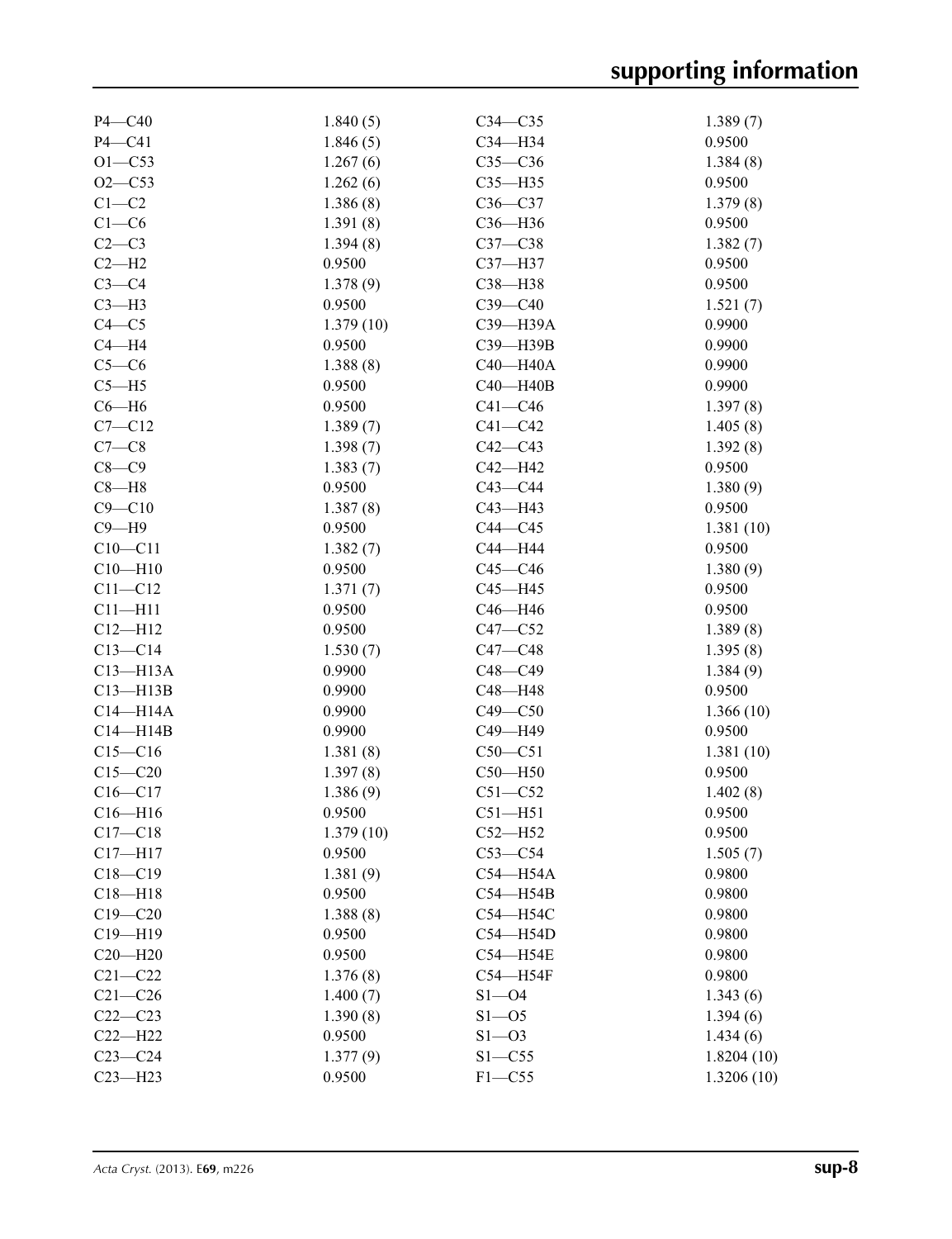| $C24 - C25$      | 1.372(9)   | $F2-C55$          | 1.3209(10) |
|------------------|------------|-------------------|------------|
| $C24 - H24$      | 0.9500     | $F3 - C55$        | 1.3207(10) |
|                  |            |                   |            |
| $O1 - Ru1 - O2$  | 59.18 (12) | $C26 - C25 - H25$ | 119.8      |
| $O1 - Ru1 - P3$  | 105.48(10) | $C25-C26-C21$     | 120.4(5)   |
| $O2 - Ru1 - P3$  | 160.60(9)  | $C25-C26-H26$     |            |
|                  |            |                   | 119.8      |
| $O1 - Ru1 - P1$  | 161.81(10) | $C21 - C26 - H26$ | 119.8      |
| $O2 - Ru1 - P1$  | 106.97(9)  | $C28 - C27 - C32$ | 118.8(5)   |
| $P3 - Ru1 - P1$  | 90.34(5)   | $C28 - C27 - P3$  | 122.9(4)   |
| $O1 - Ru1 - P2$  | 85.62(10)  | $C32 - C27 - P3$  | 118.1(4)   |
| $O2 - Ru1 - P2$  | 89.53(9)   | $C27 - C28 - C29$ | 120.3(5)   |
| $P3 - Ru1 - P2$  | 101.66(5)  | C27-C28-H28       | 119.8      |
| $P1 - Ru1 - P2$  | 82.36(5)   | C29-C28-H28       | 119.8      |
| $O1 - Ru1 - P4$  | 88.08 (10) | $C30-C29-C28$     | 119.9(5)   |
| $O2 - Ru1 - P4$  | 84.19(9)   | C30-C29-H29       | 120.1      |
| $P3 - Ru1 - P4$  | 83.44(5)   | C28-C29-H29       | 120.1      |
| $P1 - Ru1 - P4$  | 102.89(5)  | $C29 - C30 - C31$ | 120.5(5)   |
| $P2 - Ru1 - P4$  | 172.77(5)  | C29-C30-H30       | 119.7      |
| $O1 - Ru1 - C53$ | 29.65(14)  | C31-C30-H30       | 119.7      |
| $O2 - Ru1 - C53$ | 29.55 (14) | $C30 - C31 - C32$ | 120.2(6)   |
| $P3 - Ru1 - C53$ | 133.90(12) | $C30-C31-H31$     | 119.9      |
| $P1 - Ru1 - C53$ | 135.75(12) | $C32 - C31 - H31$ | 119.9      |
| $P2 - Ru1 - C53$ | 87.98 (11) | $C31 - C32 - C27$ | 120.3(5)   |
| P4-Ru1-C53       | 84.79 (11) | $C31 - C32 - H32$ | 119.9      |
| $C13 - P1 - C1$  | 102.4(3)   | C27-C32-H32       | 119.9      |
| $C13 - P1 - C7$  | 99.9(2)    | C38-C33-C34       | 118.7(5)   |
| $C1-P1-C7$       | 99.7(2)    | C38-C33-P3        | 122.5(4)   |
| $C13-P1-Ru1$     | 107.82(16) | $C34 - C33 - P3$  | 118.8(4)   |
| $Cl-P1-Ru1$      | 127.97(18) | $C35-C34-C33$     | 121.0(5)   |
| $C7-P1-Ru1$      | 115.12(17) | C35-C34-H34       | 119.5      |
| $C21 - P2 - C14$ | 106.9(2)   | C33-C34-H34       | 119.5      |
| $C21 - P2 - C15$ | 102.9(2)   | C36-C35-C34       | 119.4(5)   |
| $C14 - P2 - C15$ | 105.0(3)   | C36-C35-H35       | 120.3      |
| $C21 - P2 - Ru1$ | 119.04(17) | C34-C35-H35       | 120.3      |
| $C14-P2-Ru1$     | 109.69(18) | C37-C36-C35       | 119.9(5)   |
| $C15-P2-Ru1$     |            | C37-C36-H36       | 120.1      |
|                  | 112.26(17) |                   | 120.1      |
| $C33 - P3 - C27$ | 100.5(2)   | $C35-C36-H36$     |            |
| $C33 - P3 - C39$ | 104.8(2)   | C36-C37-C38       | 120.8(5)   |
| $C27 - P3 - C39$ | 98.2(2)    | C36-C37-H37       | 119.6      |
| $C33-P3-Ru1$     | 124.40(16) | C38-C37-H37       | 119.6      |
| $C27 - P3 - Ru1$ | 118.19(17) | $C37 - C38 - C33$ | 120.2(5)   |
| C39-P3-Ru1       | 107.13(17) | C37-C38-H38       | 119.9      |
| $C47 - P4 - C40$ | 108.1(3)   | СЗЗ-СЗ8-НЗ8       | 119.9      |
| $C47 - P4 - C41$ | 100.8(2)   | $C40-C39-P3$      | 108.2(3)   |
| $C40 - P4 - C41$ | 104.9(2)   | C40-C39-H39A      | 110.1      |
| $C47 - P4 - Ru1$ | 118.71(18) | РЗ-СЗ9-НЗ9А       | 110.1      |
| $C40-P4-Ru1$     | 107.88(17) | C40-C39-H39B      | 110.1      |
| $C41 - P4 - Ru1$ | 115.37(17) | P3-C39-H39B       | 110.1      |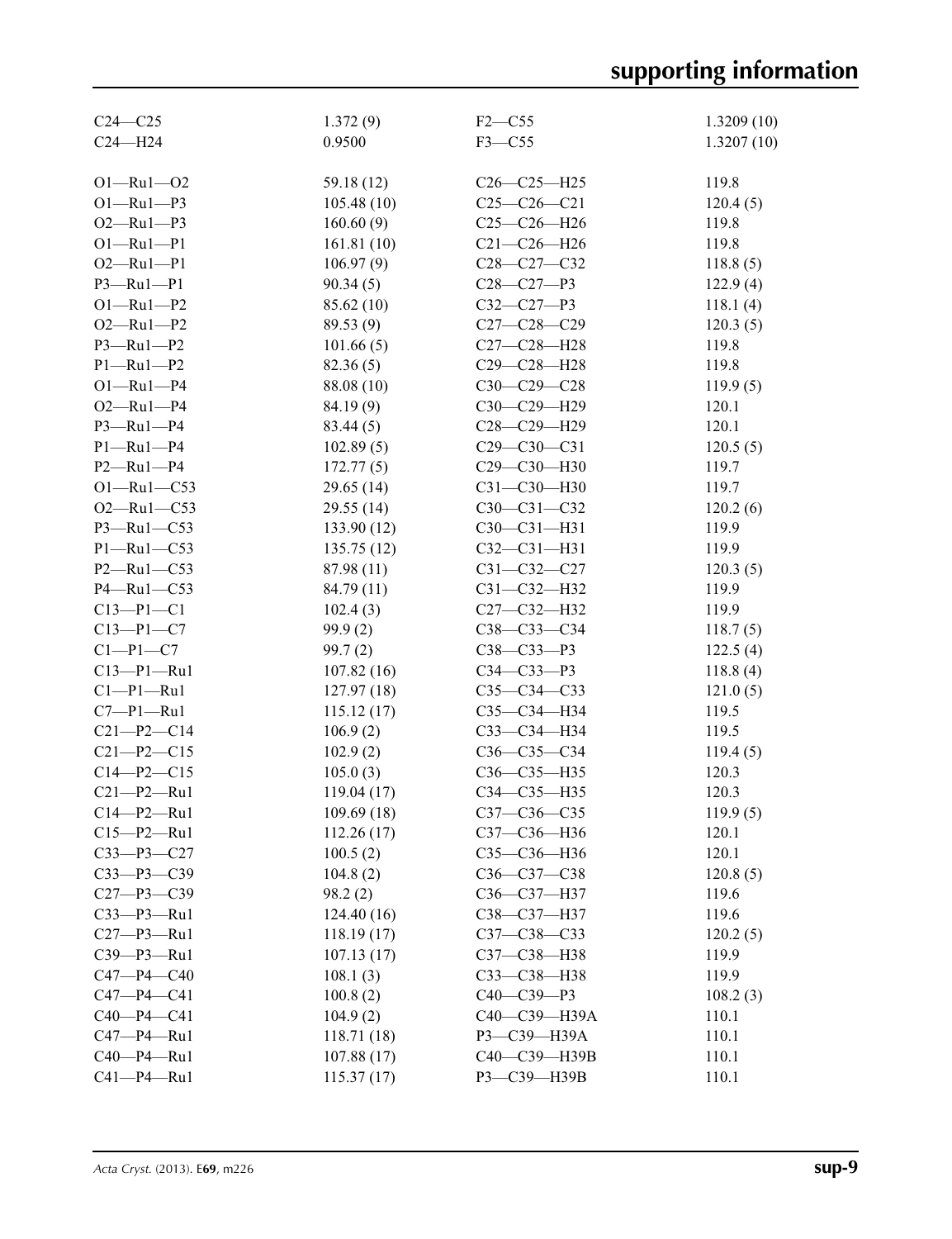| $C53 - O1 - Ru1$    | 91.5(3)           | H39A-C39-H39B     | 108.4    |
|---------------------|-------------------|-------------------|----------|
| $C53 - O2 - Ru1$    | 91.1(3)           | $C39 - C40 - P4$  | 109.7(3) |
| $C2-C1-C6$          | 118.2(5)          | C39-C40-H40A      | 109.7    |
| $C2 - C1 - P1$      | 119.2(4)          | P4-C40-H40A       | 109.7    |
| $C6 - C1 - P1$      | 122.5(5)          | C39-C40-H40B      | 109.7    |
| $C1-C2-C3$          | 121.4(6)          | P4-C40-H40B       | 109.7    |
| $C1-C2-H2$          | 119.3             | H40A-C40-H40B     | 108.2    |
| $C3-C2-H2$          | 119.3             | $C46 - C41 - C42$ | 118.4(5) |
| $C4-C3-C2$          | 119.8(6)          | $C46 - C41 - P4$  | 121.7(4) |
| $C4-C3-H3$          | 120.1             | $C42 - C41 - P4$  | 119.7(4) |
| $C2-C3-H3$          | 120.1             | $C43 - C42 - C41$ | 120.3(6) |
| $C3-C4-C5$          | 119.4(6)          | C43-C42-H42       | 119.8    |
| $C3-C4-H4$          | 120.3             | C41-C42-H42       | 119.8    |
| $C5-C4-H4$          | 120.3             | C44-C43-C42       | 120.3(6) |
| $C4-C5-C6$          | 120.9(6)          | C44-C43-H43       | 119.8    |
| $C4-C5-H5$          | 119.5             | $C42 - C43 - H43$ | 119.8    |
| $C6-C5-H5$          | 119.5             | $C43 - C44 - C45$ | 119.6(6) |
| $C5-C6-C1$          | 120.3(6)          | C43-C44-H44       | 120.2    |
| $C5-C6-H6$          | 119.8             | C45-C44-H44       | 120.2    |
| $C1-C6-H6$          | 119.8             | $C46 - C45 - C44$ | 121.0(6) |
| $C12-C7-C8$         | 117.8(5)          | $C46 - C45 - H45$ | 119.5    |
| $C12 - C7 - P1$     | 122.3(4)          | C44—C45—H45       | 119.5    |
| $C8 - C7 - P1$      | 119.8(4)          | $C45 - C46 - C41$ | 120.4(6) |
| $C9 - C8 - C7$      |                   | C45-C46-H46       |          |
| $C9 - C8 - H8$      | 120.8(5)<br>119.6 | C41-C46-H46       | 119.8    |
|                     |                   |                   | 119.8    |
| $C7-C8-H8$          | 119.6             | $C52-C47-C48$     | 119.7(5) |
| $C8 - C9 - C10$     | 120.4(5)          | $C52-C47-P4$      | 117.3(4) |
| $C8 - C9 - H9$      | 119.8             | C48-C47-P4        | 123.0(4) |
| $C10-C9-H9$         | 119.8             | C49-C48-C47       | 119.4(6) |
| $C11 - C10 - C9$    | 119.0(5)          | C49-C48-H48       | 120.3    |
| $C11 - C10 - H10$   | 120.5             | C47-C48-H48       | 120.3    |
| $C9 - C10 - H10$    | 120.5             | $C50-C49-C48$     | 121.3(7) |
| $C12 - C11 - C10$   | 120.7(5)          | C50-C49-H49       | 119.3    |
| $C12 - C11 - H11$   | 119.7             | C48-C49-H49       | 119.3    |
| $C10-C11-H11$       | 119.7             | $C49 - C50 - C51$ | 120.0(6) |
| $C11 - C12 - C7$    | 121.4(5)          | C49-C50-H50       | 120.0    |
| $C11 - C12 - H12$   | 119.3             | $C51 - C50 - H50$ | 120.0    |
| $C7 - C12 - H12$    | 119.3             | $C50 - C51 - C52$ | 119.8(6) |
| $C14 - C13 - P1$    | 108.3(3)          | $C50-C51-H51$     | 120.1    |
| $C14 - C13 - H13A$  | 110.0             | $C52 - C51 - H51$ | 120.1    |
| $P1 - C13 - H13A$   | 110.0             | $C47 - C52 - C51$ | 119.7(6) |
| $C14-C13-H13B$      | 110.0             | C47-C52-H52       | 120.1    |
| P1-C13-H13B         | 110.0             | $C51 - C52 - H52$ | 120.1    |
| $H13A - C13 - H13B$ | 108.4             | $O2 - C53 - O1$   | 118.1(4) |
| $C13 - C14 - P2$    | 109.5(3)          | $O2 - C53 - C54$  | 120.9(5) |
| $C13-C14-H14A$      | 109.8             | $O1 - C53 - C54$  | 121.0(5) |
| P2-C14-H14A         | 109.8             | $O2-C53-Ru1$      | 59.4 (2) |
| $C13-C14-H14B$      | 109.8             | $O1 - C53 - Ru1$  | 58.8(2)  |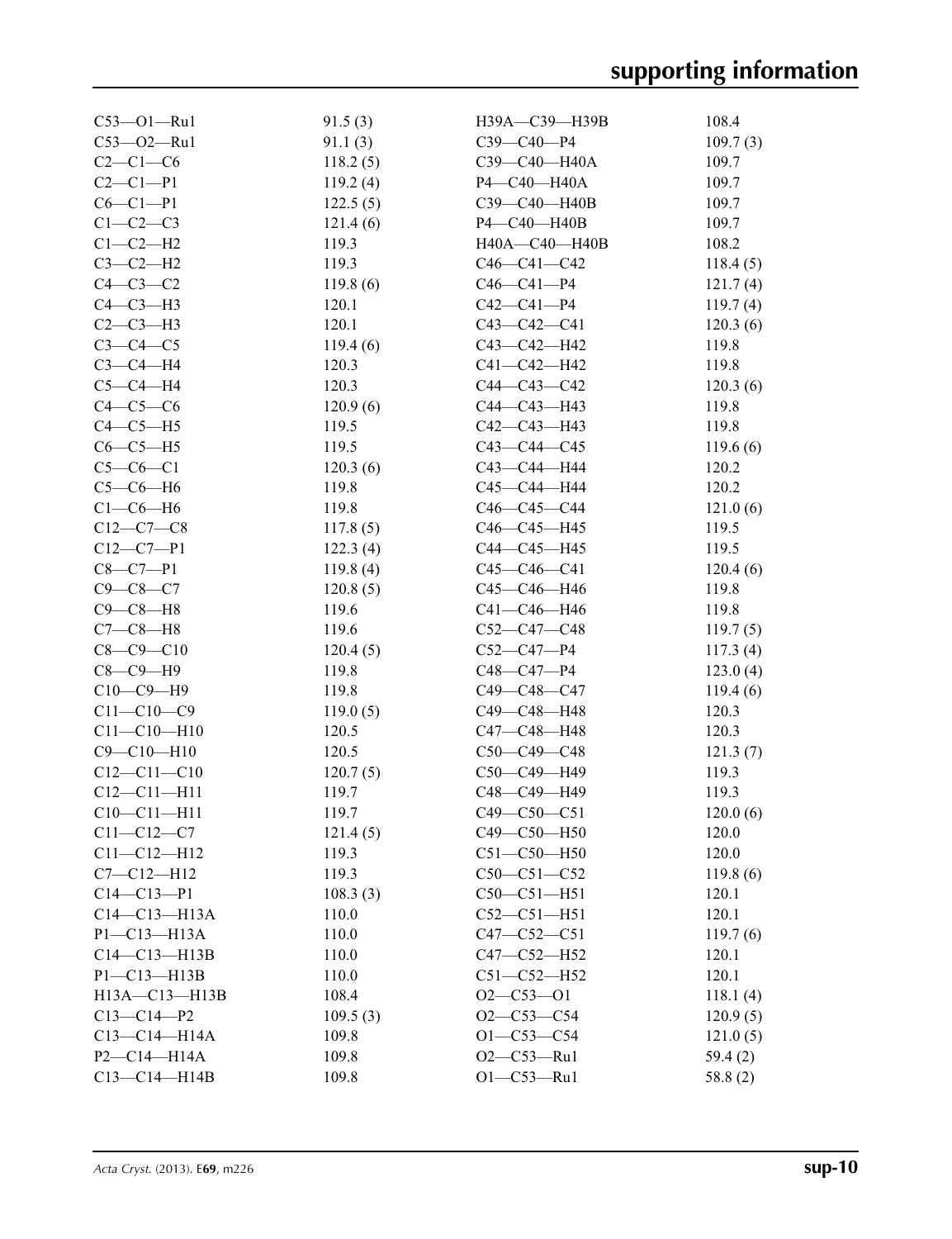| $P2 - C14 - H14B$     | 109.8         | C54-C53-Ru1            | 177.0(4)    |
|-----------------------|---------------|------------------------|-------------|
| H14A-C14-H14B         | 108.2         | $C53-C54-H54A$         | 109.5       |
| $C16-C15-C20$         | 118.6(5)      | $C53-C54-H54B$         | 109.5       |
| $C16 - C15 - P2$      | 121.0(4)      | H54A-C54-H54B          | 109.5       |
| $C20-C15-P2$          | 120.3(4)      | C53-C54-H54C           | 109.5       |
| $C15-C16-C17$         | 120.3(6)      | H54A-C54-H54C          | 109.5       |
| $C15-C16-H16$         | 119.8         | H54B-C54-H54C          | 109.5       |
| $C17 - C16 - H16$     | 119.8         | C53-C54-H54D           | 109.5       |
| $C18-C17-C16$         | 121.1(6)      | H54A-C54-H54D          | 141.1       |
| $C18-C17-H17$         | 119.4         | $H54B - C54 - H54D$    | 56.3        |
| $C16 - C17 - H17$     | 119.4         | H54C-C54-H54D          | 56.3        |
| $C17 - C18 - C19$     | 118.9(6)      | C53-C54-H54E           | 109.5       |
| $C17 - C18 - H18$     | 120.5         | H54A-C54-H54E          | 56.3        |
| $C19 - C18 - H18$     | 120.5         | H54B-C54-H54E          | 141.1       |
| $C18 - C19 - C20$     | 120.4(6)      | H54C-C54-H54E          | 56.3        |
| $C18 - C19 - H19$     | 119.8         | H54D-C54-H54E          | 109.5       |
| $C20-C19-H19$         | 119.8         | $C53-C54-H54F$         | 109.5       |
| $C19 - C20 - C15$     | 120.6(6)      | H54A-C54-H54F          | 56.3        |
| $C19 - C20 - H20$     | 119.7         | H54B-C54-H54F          | 56.3        |
|                       |               |                        |             |
| $C15 - C20 - H20$     | 119.7         | H54C-C54-H54F          | 141.1       |
| $C22-C21-C26$         | 118.5(5)      | H54D-C54-H54F          | 109.5       |
| $C22-C21-P2$          | 123.7(4)      | H54E-C54-H54F          | 109.5       |
| $C26 - C21 - P2$      | 117.8(4)      | $O4 - S1 - O5$         | 108.7(5)    |
| $C21 - C22 - C23$     | 120.8(6)      | $O4 - S1 - O3$         | 118.6(5)    |
| $C21 - C22 - H22$     | 119.6         | $O5 - S1 - O3$         | 107.0(4)    |
| C23-C22-H22           | 119.6         | $O4 - S1 - C55$        | 96.1(5)     |
| $C24 - C23 - C22$     | 120.0(6)      | $O5 - S1 - C55$        | 117.8(5)    |
| $C24 - C23 - H23$     | 120.0         | $O3 - S1 - C55$        | 108.9(3)    |
| $C22-C23-H23$         | 120.0         | $F1 - C55 - F3$        | 108.95(12)  |
| $C25-C24-C23$         | 119.9(6)      | $F1 - C55 - F2$        | 108.94(12)  |
| $C25-C24-H24$         | 120.0         | $F3 - C55 - F2$        | 108.90(12)  |
| C23-C24-H24           | 120.0         | $F1 - C55 - S1$        | 105.2(8)    |
| $C24 - C25 - C26$     | 120.3(6)      | $F3 - C55 - S1$        | 114.9(7)    |
| $C24 - C25 - H25$     | 119.8         | $F2 - C55 - S1$        | 109.8(8)    |
|                       |               |                        |             |
| $O1 - Ru1 - P1 - C13$ | 71.7(4)       | $Ru1-P2-C15-C16$       | $-86.8(5)$  |
| $O2 - Ru1 - P1 - C13$ | 109.8(2)      | $C21-P2-C15-C20$       | $-39.5(5)$  |
| $P3 - Ru1 - P1 - C13$ | $-79.07(18)$  | $C14 - P2 - C15 - C20$ | $-151.2(4)$ |
| $P2 - Ru1 - P1 - C13$ | 22.64(18)     | Ru1-P2-C15-C20         | 89.7(4)     |
| $P4 - Ru1 - P1 - C13$ | $-162.41(18)$ | $C20-C15-C16-C17$      | $-0.8(9)$   |
| $C53$ —Ru1—P1—C13     | 101.8(2)      | $P2 - C15 - C16 - C17$ | 175.7(5)    |
| $O1 - Ru1 - P1 - C1$  | $-165.8(4)$   | $C15-C16-C17-C18$      | $-0.6(10)$  |
| $O2 - Ru1 - Pl - Cl$  | $-127.7(2)$   | $C16-C17-C18-C19$      | 1.3(10)     |
| $P3 - Ru1 - P1 - C1$  | 43.4(2)       | $C17-C18-C19-C20$      | $-0.6(9)$   |
| $P2 - Ru1 - P1 - C1$  | 145.1(2)      | $C18-C19-C20-C15$      | $-0.8(9)$   |
| $P4 - Ru1 - P1 - C1$  | $-40.0(2)$    | $C16-C15-C20-C19$      | 1.4(8)      |
| $C53$ —Rul—Pl—Cl      | $-135.8(3)$   | $P2 - C15 - C20 - C19$ | $-175.1(5)$ |
| $O1 - Ru1 - P1 - C7$  | $-38.7(4)$    | $C14 - P2 - C21 - C22$ | 14.6(5)     |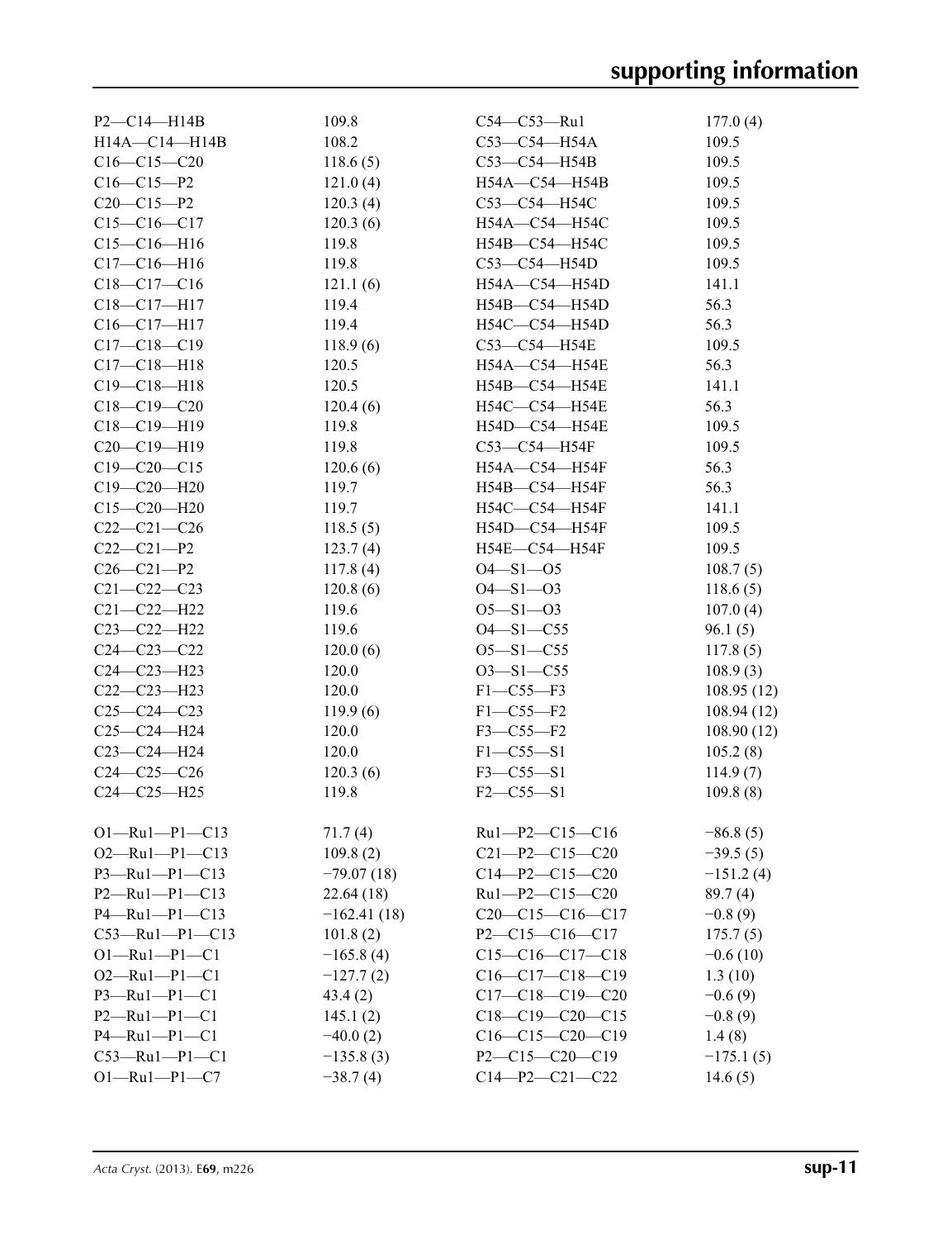| $O2 - Ru1 - P1 - C7$   | $-0.7(2)$     | $C15 - P2 - C21 - C22$  | $-95.7(5)$  |
|------------------------|---------------|-------------------------|-------------|
| $P3 - Ru1 - P1 - C7$   | 170.47(17)    | Ru1-P2-C21-C22          | 139.5(4)    |
| $P2 - Ru1 - P1 - C7$   | $-87.81(17)$  | $C14-P2-C21-C26$        | $-164.1(4)$ |
| $P4 - Ru1 - P1 - C7$   | 87.13 (18)    | $C15-P2-C21-C26$        | 85.6(4)     |
| $C53 - Ru1 - P1 - C7$  | $-8.7(2)$     | Ru1-P2-C21-C26          | $-39.3(4)$  |
| $O1 - Ru1 - P2 - C21$  | 71.3(2)       | $C26-C21-C22-C23$       | $-1.6(9)$   |
| $O2 - Ru1 - P2 - C21$  | 130.4(2)      | $P2 - C21 - C22 - C23$  | 179.7(5)    |
| $P3 - Ru1 - P2 - C21$  | $-33.60(19)$  | $C21 - C22 - C23 - C24$ | 1.8(11)     |
| $P1 - Ru1 - P2 - C21$  | $-122.36(19)$ | $C22-C23-C24-C25$       | $-0.9(11)$  |
| $C53 - Ru1 - P2 - C21$ | 100.9(2)      | $C23-C24-C25-C26$       | $-0.1(10)$  |
| $O1 - Ru1 - P2 - C14$  | $-165.2(2)$   | $C24-C25-C26-C21$       | 0.3(8)      |
| $O2 - Ru1 - P2 - C14$  | $-106.1(2)$   | $C22-C21-C26-C25$       | 0.6(8)      |
| $P3 - Ru1 - P2 - C14$  | 89.9(2)       | $P2 - C21 - C26 - C25$  | 179.3(4)    |
| $P1 - Ru1 - P2 - C14$  | 1.1(2)        | $C33 - P3 - C27 - C28$  | 143.8(4)    |
| $C53$ —Ru1—P2—C14      | $-135.6(2)$   | $C39 - P3 - C27 - C28$  | $-109.4(5)$ |
| $O1 - Ru1 - P2 - C15$  | $-48.9(2)$    | $Ru1-P3-C27-C28$        | 5.1(5)      |
| $O2 - Ru1 - P2 - C15$  | 10.2(2)       | $C33 - P3 - C27 - C32$  | $-42.2(5)$  |
| $P3 - Ru1 - P2 - C15$  | $-153.83(19)$ | $C39 - P3 - C27 - C32$  | 64.5(5)     |
| $P1 - Ru1 - P2 - C15$  | 117.4(2)      | $Ru1-P3-C27-C32$        | 179.0(4)    |
| $C53 - Ru1 - P2 - C15$ | $-19.3(2)$    | $C32-C27-C28-C29$       | 0.2(8)      |
| $O1 - Ru1 - P3 - C33$  | $-128.3(2)$   | $P3 - C27 - C28 - C29$  | 174.1(4)    |
| $O2$ —Ru1—P3—C33       | $-163.8(3)$   | $C27-C28-C29-C30$       | $-0.9(9)$   |
| $P1 - Ru1 - P3 - C33$  | 42.56(19)     | $C28-C29-C30-C31$       | 1.5(10)     |
| $P2 - Ru1 - P3 - C33$  | $-39.7(2)$    | $C29-C30-C31-C32$       | $-1.3(12)$  |
| $P4 - Ru1 - P3 - C33$  | 145.49 (19)   | $C30-C31-C32-C27$       | 0.5(11)     |
| $C53 - Ru1 - P3 - C33$ | $-138.3(2)$   | $C28-C27-C32-C31$       | 0.0(9)      |
| $O1 - Ru1 - P3 - C27$  | $-0.1(2)$     | $P3 - C27 - C32 - C31$  | $-174.2(5)$ |
| $O2 - Ru1 - P3 - C27$  | $-35.6(4)$    | $C27 - P3 - C33 - C38$  | 127.6(4)    |
| $P1 - Ru1 - P3 - C27$  | 170.76(19)    | C39-P3-C33-C38          | 26.1(5)     |
| $P2 - Ru1 - P3 - C27$  | 88.49 (19)    | Ru1-P3-C33-C38          | $-97.2(4)$  |
| $P4 - Ru1 - P3 - C27$  | $-86.31(19)$  | $C27 - P3 - C33 - C34$  | $-53.4(4)$  |
| $C53 - Ru1 - P3 - C27$ | $-10.1(3)$    | $C39 - P3 - C33 - C34$  | $-154.9(4)$ |
| $O1 - Ru1 - P3 - C39$  | 109.4(2)      | $Ru1-P3-C33-C34$        | 81.8(4)     |
| $O2 - Ru1 - P3 - C39$  | 73.9(3)       | $C38-C33-C34-C35$       | 2.0(8)      |
| P1-Ru1-P3-C39          | $-79.72(18)$  | P3-C33-C34-C35          | $-177.1(4)$ |
| $P2 - Ru1 - P3 - C39$  | $-161.99(18)$ | $C33 - C34 - C35 - C36$ | $-1.0(9)$   |
| $P4 - Ru1 - P3 - C39$  | 23.22(18)     | $C34 - C35 - C36 - C37$ | $-0.1(9)$   |
| $C53 - Ru1 - P3 - C39$ | 99.5(2)       | $C35 - C36 - C37 - C38$ | 0.2(9)      |
| $O1 - Ru1 - P4 - C47$  | 131.8(2)      | $C36-C37-C38-C33$       | 0.8(8)      |
| $O2 - Ru1 - P4 - C47$  | 72.6(2)       | $C34 - C33 - C38 - C37$ | $-1.8(8)$   |
| $P3 - Ru1 - P4 - C47$  | $-122.4(2)$   | P3-C33-C38-C37          | 177.2(4)    |
| $P1 - Ru1 - P4 - C47$  | $-33.6(2)$    | $C33 - P3 - C39 - C40$  | 176.6(3)    |
| $C53 - Ru1 - P4 - C47$ | 102.2(2)      | C27-P3-C39-C40          | 73.3 (4)    |
| $O1 - Ru1 - P4 - C40$  | $-104.9(2)$   | Ru1-P3-C39-C40          | $-49.6(4)$  |
| $O2 - Ru1 - P4 - C40$  | $-164.1(2)$   | $P3 - C39 - C40 - P4$   | 51.2(4)     |
| $P3 - Ru1 - P4 - C40$  | 0.93(18)      | $C47 - P4 - C40 - C39$  | 98.5(4)     |
| $P1 - Ru1 - P4 - C40$  | 89.78 (19)    | $C41 - P4 - C40 - C39$  | $-154.5(4)$ |
| $C53 - Ru1 - P4 - C40$ | $-134.4(2)$   | Ru1-P4-C40-C39          | $-31.0(4)$  |
|                        |               |                         |             |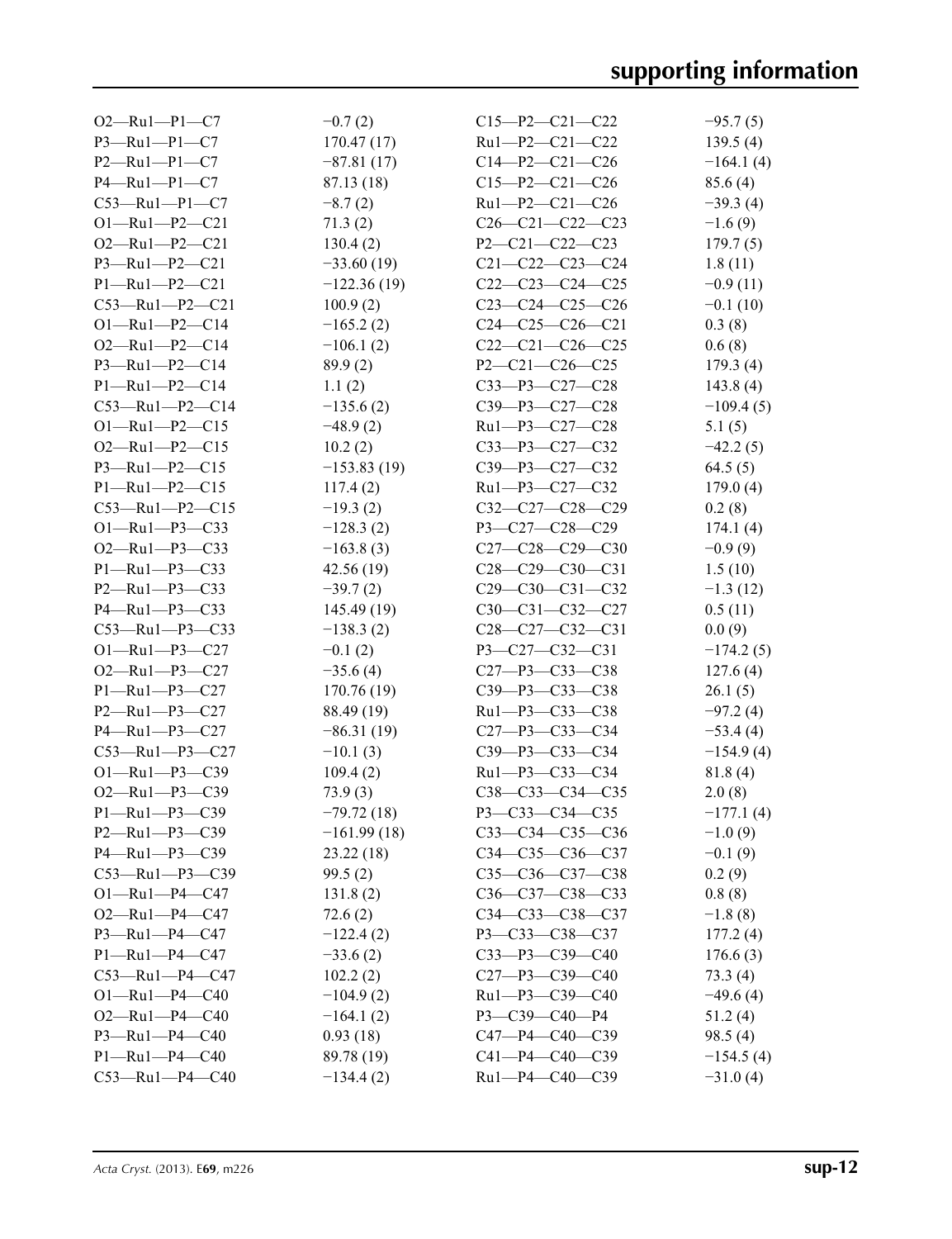| $O1 - Ru1 - P4 - C41$  | 12.0(2)     | $C47 - P4 - C41 - C46$  | $-18.4(5)$  |
|------------------------|-------------|-------------------------|-------------|
| $O2 - Ru1 - P4 - C41$  | $-47.2(2)$  | $C40-P4-C41-C46$        | $-130.7(5)$ |
| $P3 - Ru1 - P4 - C41$  | 117.8(2)    | $Ru1 - P4 - C41 - C46$  | 110.8(5)    |
| $P1 - Ru1 - P4 - C41$  | $-153.4(2)$ | $C47 - P4 - C41 - C42$  | 165.6(4)    |
| $C53$ —Ru1—P4—C41      | $-17.5(2)$  | $C40-P4-C41-C42$        | 53.3 $(5)$  |
| $O2 - Ru1 - O1 - C53$  | 1.5(3)      | $Ru1 - P4 - C41 - C42$  | $-65.2(4)$  |
| $P3 - Ru1 - O1 - C53$  | $-165.5(3)$ | $C46-C41-C42-C43$       | 1.0(8)      |
| $P1 - Ru1 - O1 - C53$  | 44.9(5)     | $P4 - C41 - C42 - C43$  | 177.2(4)    |
| $P2 - Ru1 - O1 - C53$  | 93.6(3)     | $C41 - C42 - C43 - C44$ | $-0.7(8)$   |
| $P4 - Ru1 - O1 - C53$  | $-82.8(3)$  | $C42-C43-C44-C45$       | 0.3(9)      |
| $O1 - Ru1 - O2 - C53$  | $-1.6(3)$   | $C43-C44-C45-C46$       | $-0.2(10)$  |
| P3-Ru1-02-C53          | 39.1 $(4)$  | $C44-C45-C46-C41$       | 0.5(10)     |
| $P1 - Ru1 - O2 - C53$  | $-168.6(3)$ | $C42-C41-C46-C45$       | $-0.9(9)$   |
| $P2 - Ru1 - O2 - C53$  | $-86.7(3)$  | $P4 - C41 - C46 - C45$  | $-177.0(5)$ |
| $P4 - Ru1 - O2 - C53$  | 89.7(3)     | $C40-P4-C47-C52$        | $-160.4(4)$ |
| $C13-P1-C1-C2$         | 178.6(4)    | $C41 - P4 - C47 - C52$  | 89.8(5)     |
| $C7-P1-C1-C2$          | $-79.0(4)$  | $Ru1 - P4 - C47 - C52$  | $-37.2(5)$  |
| $Ru1-P1-C1-C2$         | 53.9 $(5)$  | $C40 - P4 - C47 - C48$  | 20.1(6)     |
| $C13-P1-C1-C6$         | $-5.5(5)$   | $C41 - P4 - C47 - C48$  | $-89.6(5)$  |
| $C7-P1-C1-C6$          | 97.0(4)     | Ru1-P4-C47-C48          | 143.3(5)    |
| $Ru1-P1-C1-C6$         | $-130.1(4)$ | $C52-C47-C48-C49$       | 2.1(10)     |
| $C6-C1-C2-C3$          | 1.1(8)      | P4—C47—C48—C49          | $-178.4(5)$ |
| $P1 - C1 - C2 - C3$    | 177.2(4)    | $C47-C48-C49-C50$       | $-1.4(11)$  |
| $C1 - C2 - C3 - C4$    | $-1.9(9)$   | $C48-C49-C50-C51$       | $-0.2(12)$  |
| $C2-C3-C4-C5$          | 1.0(9)      | $C49 - C50 - C51 - C52$ | 1.0(11)     |
| $C3 - C4 - C5 - C6$    | 0.6(9)      | $C48-C47-C52-C51$       | $-1.3(9)$   |
| $C4 - C5 - C6 - C1$    | $-1.4(9)$   | $P4 - C47 - C52 - C51$  | 179.2(5)    |
| $C2-C1-C6-C5$          | 0.6(8)      | $C50-C51-C52-C47$       | $-0.2(9)$   |
| $P1 - C1 - C6 - C5$    | $-175.4(4)$ | $Ru1 - O2 - C53 - O1$   | 2.6(4)      |
| $C13-P1-C7-C12$        | $-105.0(4)$ | Ru1-02-C53-C54          | $-176.5(4)$ |
| $C1-P1-C7-C12$         | 150.5(4)    | $Ru1 - O1 - C53 - O2$   | $-2.6(4)$   |
| $Ru1-P1-C7-C12$        | 10.1(5)     | Ru1-01-C53-C54          | 176.5(4)    |
| $C13-P1-C7-C8$         | 72.6(4)     | $O1 - Ru1 - C53 - O2$   | 177.3(5)    |
| $C1-P1-C7-C8$          | $-31.9(5)$  | P3-Ru1-C53-O2           | $-163.1(2)$ |
| $Ru1-P1-C7-C8$         | $-172.3(3)$ | P1-Ru1-C53-O2           | 15.7(3)     |
| $C12-C7-C8-C9$         | $-1.3(8)$   | P2-Ru1-C53-O2           | 92.6(3)     |
| $P1 - C7 - C8 - C9$    | $-179.0(4)$ | $P4 - Ru1 - C53 - O2$   | $-87.4(3)$  |
| $C7-C8-C9-C10$         | 0.4(8)      | $O2$ —Ru1—C53—O1        | $-177.3(5)$ |
| $C8-C9-C10-C11$        | 1.5(8)      | $P3 - Ru1 - C53 - O1$   | 19.6(3)     |
| $C9 - C10 - C11 - C12$ | $-2.5(8)$   | $P1 - Ru1 - C53 - O1$   | $-161.6(2)$ |
| $C10-C11-C12-C7$       | 1.6(8)      | $P2 - Ru1 - C53 - O1$   | $-84.7(3)$  |
| $C8-C7-C12-C11$        | 0.3(8)      | $P4 - Ru1 - C53 - O1$   | 95.3(3)     |
| $P1 - C7 - C12 - C11$  | 177.9(4)    | $O4 - S1 - C55 - F1$    | $-64.2(5)$  |
| $C1-P1-C13-C14$        | 174.7(3)    | $O5 - S1 - C55 - F1$    | $-179.1(5)$ |
| $C7 - P1 - C13 - C14$  | 72.3(4)     | $O3 - S1 - C55 - F1$    | 58.9(5)     |
| Ru1-P1-C13-C14         | $-48.2(4)$  | $O4 - S1 - C55 - F3$    | 176.0(6)    |
| $P1 - C13 - C14 - P2$  | 49.5 $(4)$  | $O5 - S1 - C55 - F3$    | 61.1(6)     |
| $C21-P2-C14-C13$       | 100.1(4)    | $O3 - S1 - C55 - F3$    | $-60.9(6)$  |
|                        |             |                         |             |